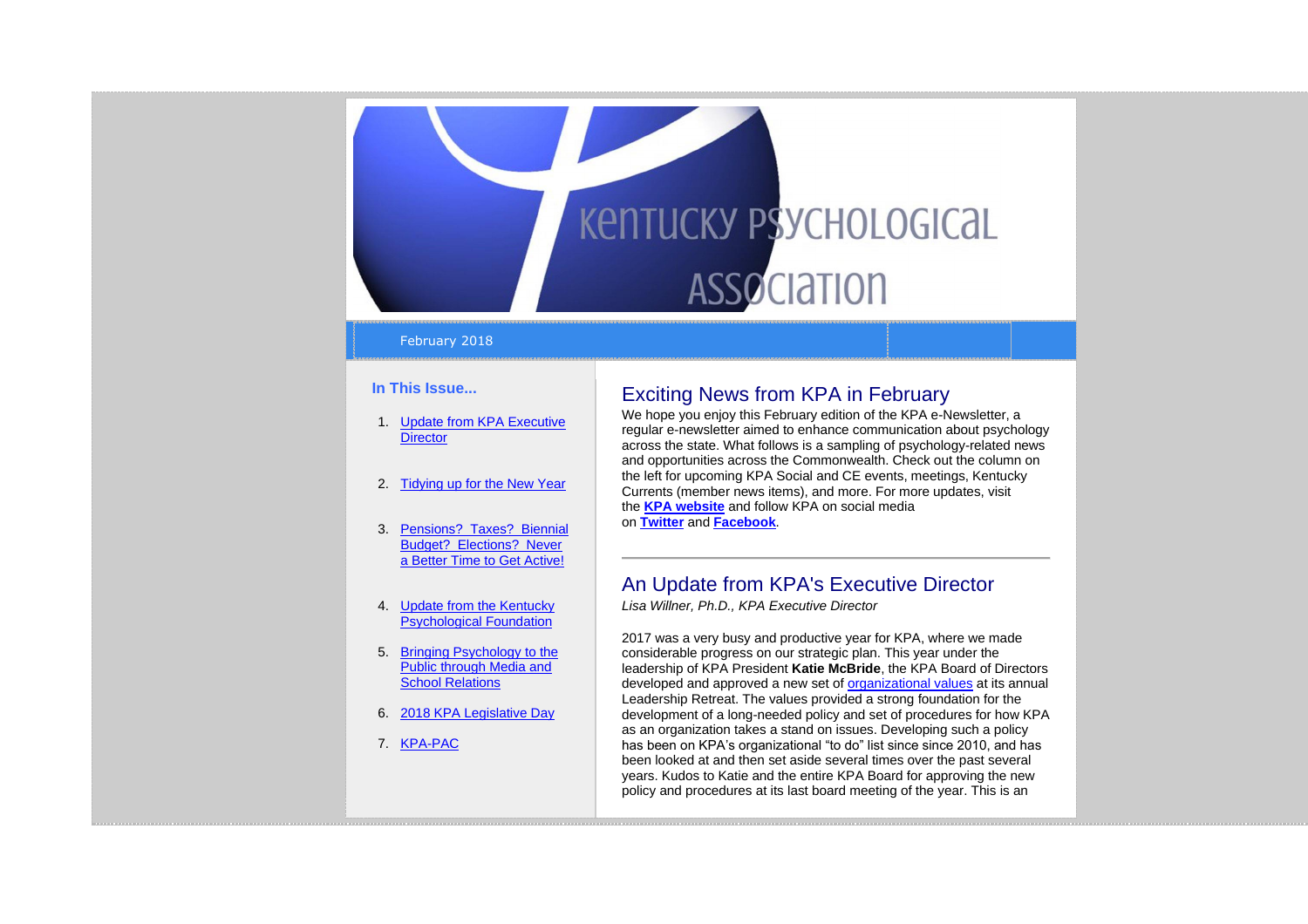## 8. [Psychology Training](https://kpa.memberclicks.net/administrator/index.php?option=com_mccore&view=contactcenter#Communications)  [Expands in Kentucky: A](https://kpa.memberclicks.net/administrator/index.php?option=com_mccore&view=contactcenter#Communications)  **[Series](https://kpa.memberclicks.net/administrator/index.php?option=com_mccore&view=contactcenter#Communications)**

9. [Sexting: An Ethical Dilemma](https://kpa.memberclicks.net/administrator/index.php?option=com_mccore&view=contactcenter#ethics)

## 10. [Convention Update](https://kpa.memberclicks.net/administrator/index.php?option=com_mccore&view=contactcenter#ConvUpdate)

11. [The 2018 Business](https://kpa.memberclicks.net/administrator/index.php?option=com_mccore&view=contactcenter#Guest)  [Imperative](https://kpa.memberclicks.net/administrator/index.php?option=com_mccore&view=contactcenter#Guest)

## Member Highlights

*If you have a highlight you would like to share with the KPA office please email us at kpa@kpa.org!*

## **2018 KPA Event Calendar**

Register today!

**Jan. 8, 2018- Frankfort**

[Effective Advocacy -](https://kpa.memberclicks.net/index.php?option=com_jevents&task=icalevent.detail&evid=25) Every Voice [Counts!](https://kpa.memberclicks.net/index.php?option=com_jevents&task=icalevent.detail&evid=25) *Presented by Sheila A Schuster, Ph.D.*

**Feb. 22, 2018- Frankfort**

## [Legislative Day](https://kpa.memberclicks.net/index.php?option=com_jevents&task=icalevent.detail&evid=28)

important advocacy milestone and step forward for KPA as an organization.

Another big organizational shift this year is a transition in the relationship between the Kentucky Psychological Association (KPA) - a 501(c)(6) organization- and the Kentucky Psychological Foundation (KPF) – a 501(c)(3). By moving KPA's educational activity and associated staffing to KPF, we will be giving a boost to our (c)(3)'s charitable and fundraising arm, as well as finding some cost efficiencies that we hope will be beneficial to both organizations, as well as KPA's members. All membership service and advocacy activities will remain with KPA. While we expect this to increase operations internally, we do not anticipate any changes that will inconvenience our members.

More on the advocacy front: KPA has had an evolving structure for monitoring legislation over the past two years, and we have learned a lot during that time. At its December meeting, the KPA board approved the establishment of a new Legislative Committee. The new committee subsumes the functions of the former Advocacy Committee and the Legislative Advisory Team, and is structured according to lessons learned from the past two legislative sessions when we first began having an internal system for legislative monitoring. The Legislative Committee will review legislation as it is filed; make recommendations to support, oppose, or remain neutral, using the [KPA Board-approved 2018](https://kpa.memberclicks.net/assets/Legislative/2018%20KPA%20Legislative%20Priorities%20-%20Revised%20after%20EC%20Meeting.pdf)  [Legislative Priorities](https://kpa.memberclicks.net/assets/Legislative/2018%20KPA%20Legislative%20Priorities%20-%20Revised%20after%20EC%20Meeting.pdf) as its guide; and remain in regular contact with representatives from McCarthy Strategic Solutions, KPA's lobbying team for ongoing updates on the upcoming legislative session.

The 2017 Legislative Session was an extraordinarily active one, with an unprecedented number of bills for our internal legislative team to review and follow. For 2018, we have we have re-vamped our approach to KPA's Legislative Priorities. As you read over this year's priorities, you will note that they are broader and more values- and theme-focused than in the past, rather than focusing on our reactions to particular anticipated bills. As a practical matter, the new format is designed to give more clearly defined board-approved parameters for the Legislative Committee to use as a basis for its decisions and recommendations. I hope you will also notice that the priorities are more clearly grounded than in the past in KPA's mission, vision, and newly established set of values.

In the last eNewsletter, we reported that the KPA Central Office would be re-locating. There has been a change in plans, and we are staying put until further notice. There has been discussion throughout this year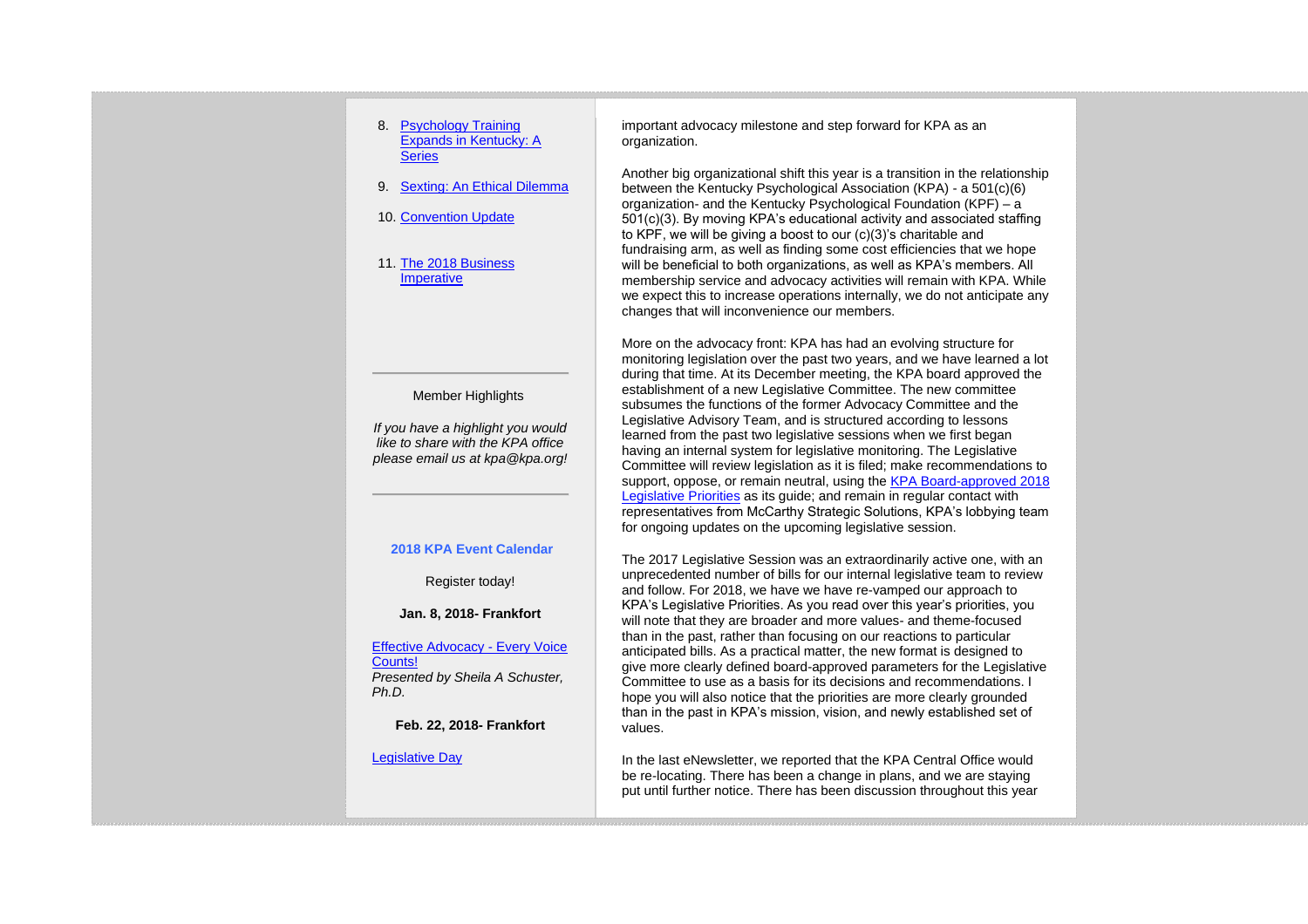## **Feb. 23, 2018-Louisville**

[Suicide Assessment &](https://kpa.memberclicks.net/index.php?option=com_jevents&task=icalevent.detail&evid=26)  [Management: An Overview for](https://kpa.memberclicks.net/index.php?option=com_jevents&task=icalevent.detail&evid=26)  [Clinicians Working with](https://kpa.memberclicks.net/index.php?option=com_jevents&task=icalevent.detail&evid=26)  [Individuals and Families](https://kpa.memberclicks.net/index.php?option=com_jevents&task=icalevent.detail&evid=26) *Presented by Laura M. Frey, Ph.D., LMFT*

## **Mar. 19, 2018- Louisville**

FEATURED WORKSHOP [Shame and Self-Loathing in the](https://kpa.memberclicks.net/index.php?option=com_jevents&task=icalevent.detail&evid=27)  [Treatment of Trauma](https://kpa.memberclicks.net/index.php?option=com_jevents&task=icalevent.detail&evid=27) *Presented by Janina Fisher, Ph.D.*

Save the Date!

**April 7, 2018 -Richmond**

KPF Spring Acadmic Conference *Eastern Kentucky University*

**Apr. 24, 2018- Louisville**

KPF Diversity Conference Keynote Speaker: Tony Puente, Ph.D.

Additional presenters include: Candice Hargons, Ph.D., Warren E. Lambert III, Ph.D., Lali D. McCubbins, Ph.D, and Mary Beth Diener McGavran, Ph.D.

## **May 18, 2018- Louisville**

The Mental Game – An Introduction to Applied Sport Psychology *Presented by Benjamin Birkby,* 

of KPA/KPF purchasing office space – another sign of KPA's maturation as an organization, and a move that could have long-term financial benefits to both KPA and KPF. While we explore that possibility and begin to look for a permanent home for KPA, we will remain where we are. We are very open to member input and ideas about a new space for the KPA Central Office.

In 2018, there will be some changes in Central Office apportionment of duties and responsibilities, although I am delighted to report that there will be no staffing changes! As an organization, we are so fortunate to have the current team of **Joy Kaplan**, **Sarah Burress**, and **Samm Collins** working with us. Not only do they bring a broad range of experience and skills, but they truly care about you the members, and stand in solid support of KPA's mission and values. Beginning in January, Sarah will step into her new title as Office Manager. Joy will remain as Operations Manager, and will be cutting back her hours to something less than full time. Samm will remain as Operations Assistant, and will continue to grace KPA's operations with her technology, marketing, and social media savvy.

I will end on a personal note and with a personal announcement. It is an honor for me to serve as KPA's Executive Director. I have learned and continue to learn so much from our members, our committee chairs and committee members, the succession of board members and officers, a new executive partnership each year with each incoming president, from our central office staff, and of course, from **Dr. Sheila Schuster** who has been such an amazing mentor and has become a dear friend. I feel supported by the organization in so many ways, including in my personal growth – which led me, when the occasion arose, to file to run for a seat in the Kentucky House of Representatives. My longtime state rep, **Jim Wayne**, recently announced that he will not seek another term. Jim has been called the "conscience of the legislature," and it has been an honor to be represented by him. Jim's values and conscience are grounded in (among other things) his training and work as an LCSW. It would be a tremendous privilege for me to carry on Rep. Wayne's legacy, and I believe there is public benefit to be found by his successor being another mental health professional. I am facing a tough primary in May – I'm grateful (once again!) to the KPA staff and officers of the board for their tremendous support during this journey, including their practical and proactive efforts to manage some of the anticipated challenges as my attention is divided in the upcoming months.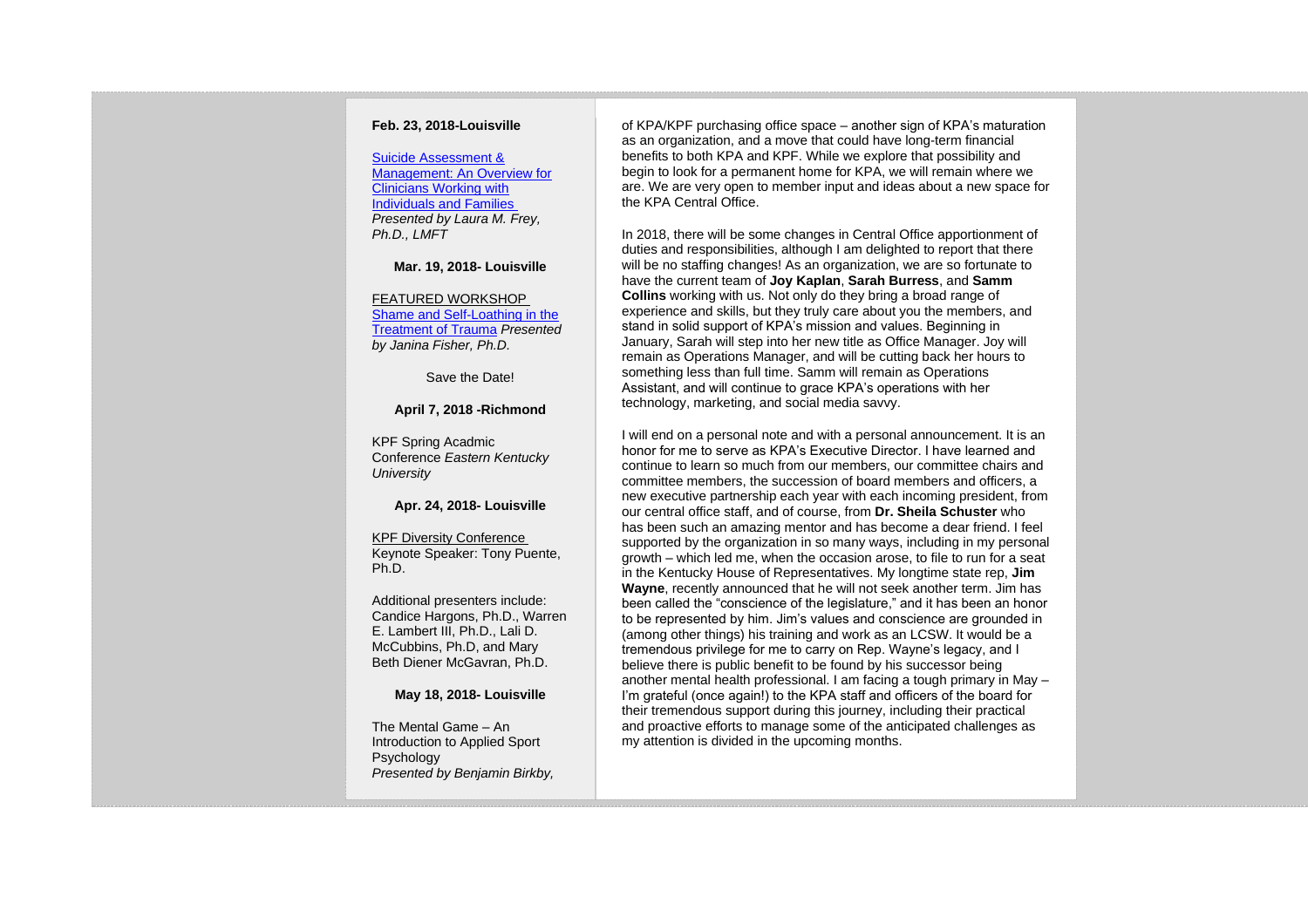*Psy.D. and Marc Cormier, Ph.D., CC-AASP, LPCA*

**June 22,2018-Louisville**

AM WORKSHOP Advanced Supervision *Presented by Scott Salathe, Ph.D. & Brighid Kleinman, Ph.D*.

PM WORKSHOP Applications of the Ethics code in the Rural Practice Environment. *Presented by Vicki Van Cleave, Psy.D. & Doug Olds, Psy.D.*

## **Sept 21,2018-Lexington**

#### AM WORKSHOP

Adolescent Substance Abuse Assessment and Treatment: Best Practices for Better Outcomes *Presented by Geoff Wilson, MSW, LCSW, CADC*

PM WORKSHOP Assessing Appropriateness for Chronic Opioids and Risk for Abuse *Presented by Amanda Merchant, Ph.D., ABPP & Jonathan Cole, Ph.D., ABPP*

**Nov. 1-3, 2018- Lexington**

KPA Annual Convention

Thank you, KPA, for an eventful and productive 2017! I wish all of you a happy and peaceful holiday season, with all best wishes for the New Year.

Standing with you, Lisa

## Tidying up for the New Year

## *Laurie Grimes, Ph.D. – Director of Professional Affairs*

The end of the year is a good time to review and update business practices in order to start the New Year with polish. Here are a few items to consider when tidying up office forms and policies:

## **Professional Signature Etiquette**

- 1. Here in Kentucky, the ONLY licensure designation for a doctoral level psychologist is Licensed Psychologist. Psychologists may refer to themselves as clinical psychologist, child psychologist, health psychologist, sports psychologist, or any other descriptor of training or practice concentration, but those are not licensure designations. In our state, there is no such thing as Licensed Clinical Psychologist or Licensed Child Psychologist. Any and all doctoral psychologists practicing in Kentucky under KBEP must use Licensed Psychologist.
- 2. Choose either Dr. or PhD/PsyD never use both. The preferred form is to reflect the degree after the name (Chris Jones, PsyD), though placing it before the name (Dr. Chris Jones) is accepted as well. Just avoid at all costs the redundant designation (Dr. Chris Jones, PhD).
- 3. For those with more than one advanced degree, regardless of the order in which they were earned, the highest degree is listed after the name followed by the other degree: Chris Jones, PsyD, MBA or Chris Jones, PhD, MPH.
- 4. The HSP (Health Services Provider) designation is not considered a credential so does not get added to the signature line like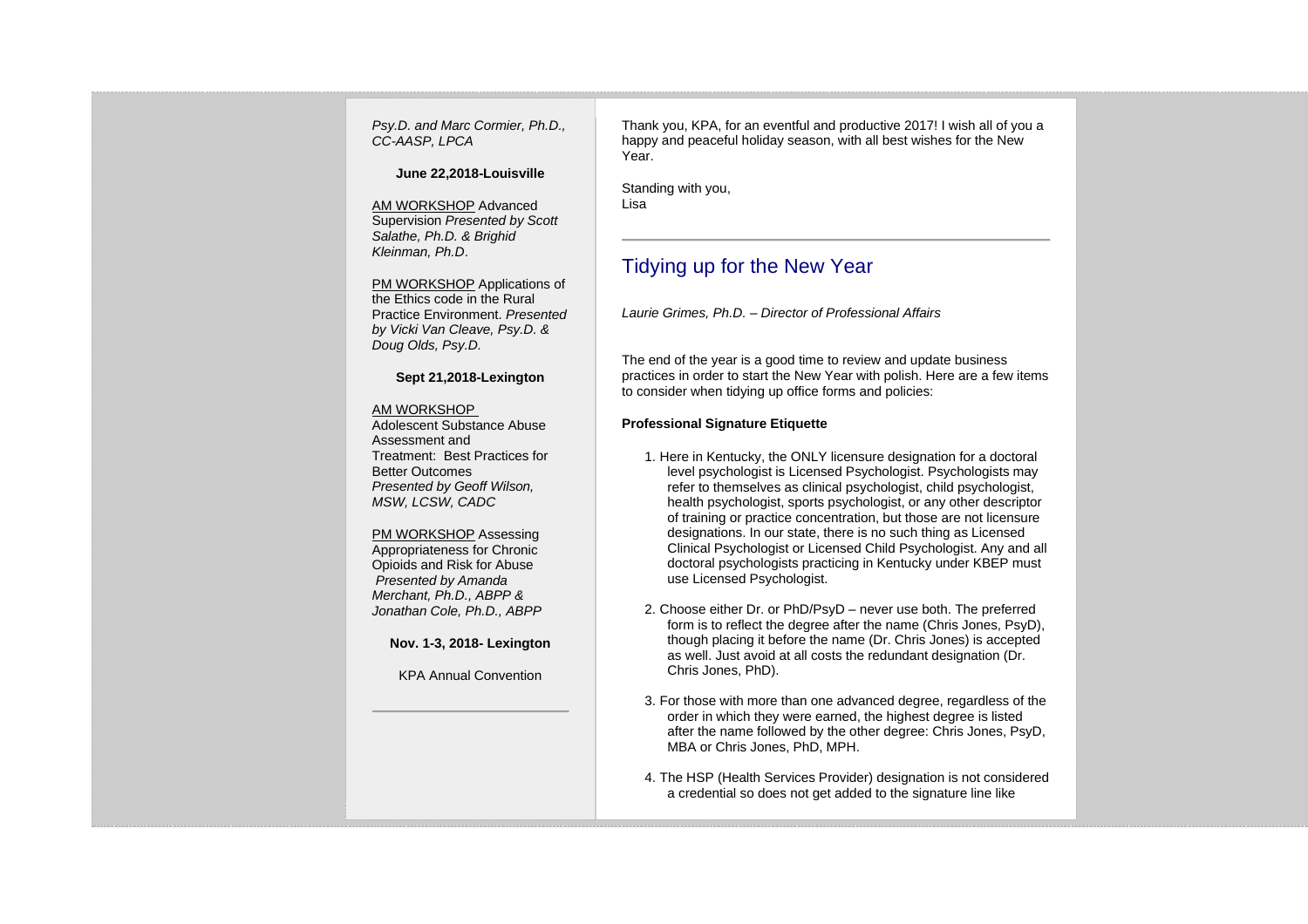# **KENTUCKY** Psychological **FOUNDATION** 2018 SPRING ACADEMIC

CONFERENCE:

CELEBRATING PSYCHOLOGY AS A SCIENCE

APRIL 7, 2018 **EASTERN KENTUCKY UNIVERSITY** RICHMOND, KY

## **KPA 2018 Legislative Priorities**

## At the state level:

Support state funding and legislation that increases access to behavioral health services and supports a positive climate for psychological providers.

degree letters. Usually it is not reflected at all, as it is only pertinent for Board supervision. For instances where confirming the HSP designation is needed, it can be added below the Licensed Psychologist in a signature line:

Chris Jones, PsyD Licensed Psychologist Health Services Provider

## **Clause on consent form**

To prepare yourself in case you are contacted for a risk adjustment audit (the ACA mandated audits that "spot check" patients' health status and diagnoses to manage the flow of risk adjustment dollars), make sure that your consent document allows for release of records to insurers for any purpose – not limited to situations where you are seeking payment/reimbursement. APAPO, a valuable resource for audit guidance, provided this consent form language sample:

You should be aware that your contract with your health insurance company requires that I provide it with information relevant to the services that I provide to you. I am required to provide a clinical diagnosis. Sometimes I am required to provide additional clinical information such as treatment plans or summaries, or copies of your entire clinical record….By signing this Agreement, you agree that I can provide requested information to your carrier.

## **Licensure renewal audit**

A word of warning about the **timing of submitting your licensure renewal**: as you know, only a subset of licensees are chosen to be audited. Audited applicants have to submit documentation of CEs, whereas that step is waived for most renewing providers. If you are chosen to be audited, your email notification will say **(AUDITED)** at the top of the message. It's an easy process, but realize that you must submit your CE certificates in time for them to be reviewed at the Board meeting that is held prior to the renewal date. So if your license renewal date is Feb. 5, your case will be reviewed at the January meeting, which means you need to get your materials submitted by December. People who don't like to cut it close (or who want to provide a cushion just in case the approval process isn't as smooth as expected) would need to submit materials by November for the February renewal. There is the three month grace period, but as noted in prior articles, it is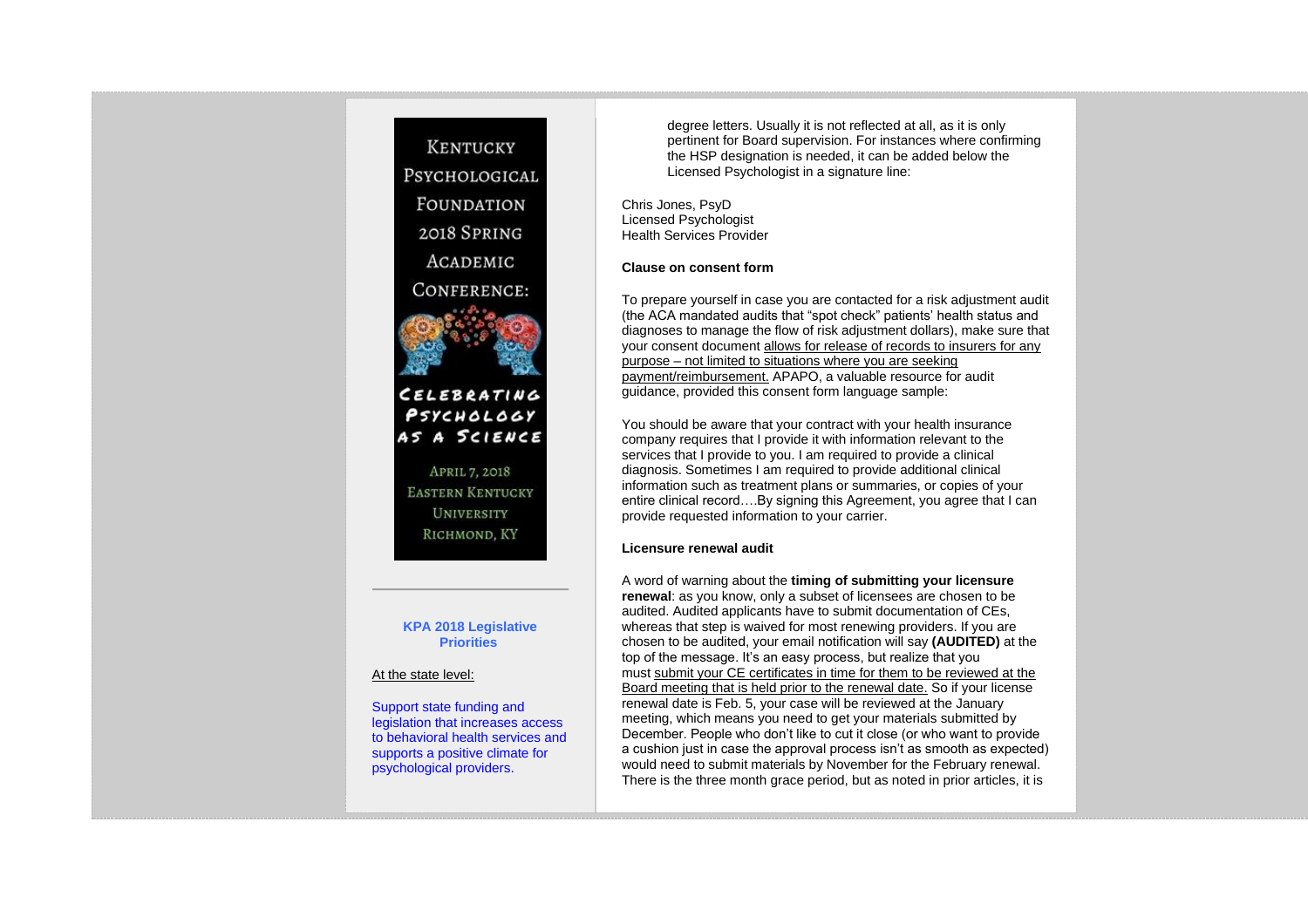Rationale/examples: Require uniform credentialing and prompt payment by Medicaid MCOs and other insurers; Support expanded services to address the Commonwealth's opioid crisis; Provide financial help to sustain CMHCs' operations as part of the state's retirement system.

Support legislation maintaining psychologists' role in licensing, regulating, and overseeing the practice of psychology.

Rationale/examples: Maintain the autonomous functioning of the KY Board of Examiners of Psychology.

Uphold public protection by opposing legislation allowing non-psychologists to deliver services which are clearly defined as the practice of psychology.

Rationale/examples: Seek revision of bill language which, if not modified, would infringe on the practice of psychology by those seeking licensure in another field.

## Increase psychology's voice in decisions affecting behavioral health.

Rationale/examples: Establish a Palliative Care Interdisciplinary Advisory Council within the Cabinet for Health and Family

best for many reasons to consider the renewal date as the deadline. Plan ahead to keep your license active without interruption

# Pensions? Taxes? Biennial Budget? Elections? Never a Better Time to Get Active!

*Sheila A. Schuster, Ph.D.*

Whether you or a family member are personally covered by a state pension, you should be keeping a close eye on what the General Assembly does to address Kentucky's current pension problems. **Governor Bevin** has spent much of 2017 lecturing everyone about the size and impact of the current pension "hole", which is estimated to be as much as \$20 Billion. The Governor had planned to call two Special Sessions – one to deal with tax reform (ostensibly to increase revenue) and the other to deal with a pension "fix"…closing the hole and changing the pension structure for new hires. But his own party, which controls both chambers by a super majority of members, balked at taking on tax restructuring and could not come to an agreement on the pension legislation. Both have now been "kicked down the road" to the regular legislative session, which begins on January 2, 2018.

Even if pensions and taxes were not on the table, the legislators would be facing the very difficult task of crafting a biennial budget (which, by law, must be balanced) with a shortfall of \$156M projected by the end of this fiscal year (6/30/18). Any state budget is really a policy priority document, with funding going to those expenditures which are deemed to be most highly valued. But with the projection of \$700M which must be invested each year to close the gap in 30 years, it seems likely that pensions will be the highest priority, sucking money out of every program and service that government offers. The impact of that, compounded by state revenues not meeting expectations, will result in significant budget cuts across the board! The Governor has already told Cabinets and Departments to prepare for a 17% cut in this fiscal year to balance the books. The widespread projections for the upcoming biennial budget is another 15 – 20% budget cut across every program. That includes public Ktg-12 education as well as public post-secondary education, community mental health, DCBS, public safety…the list goes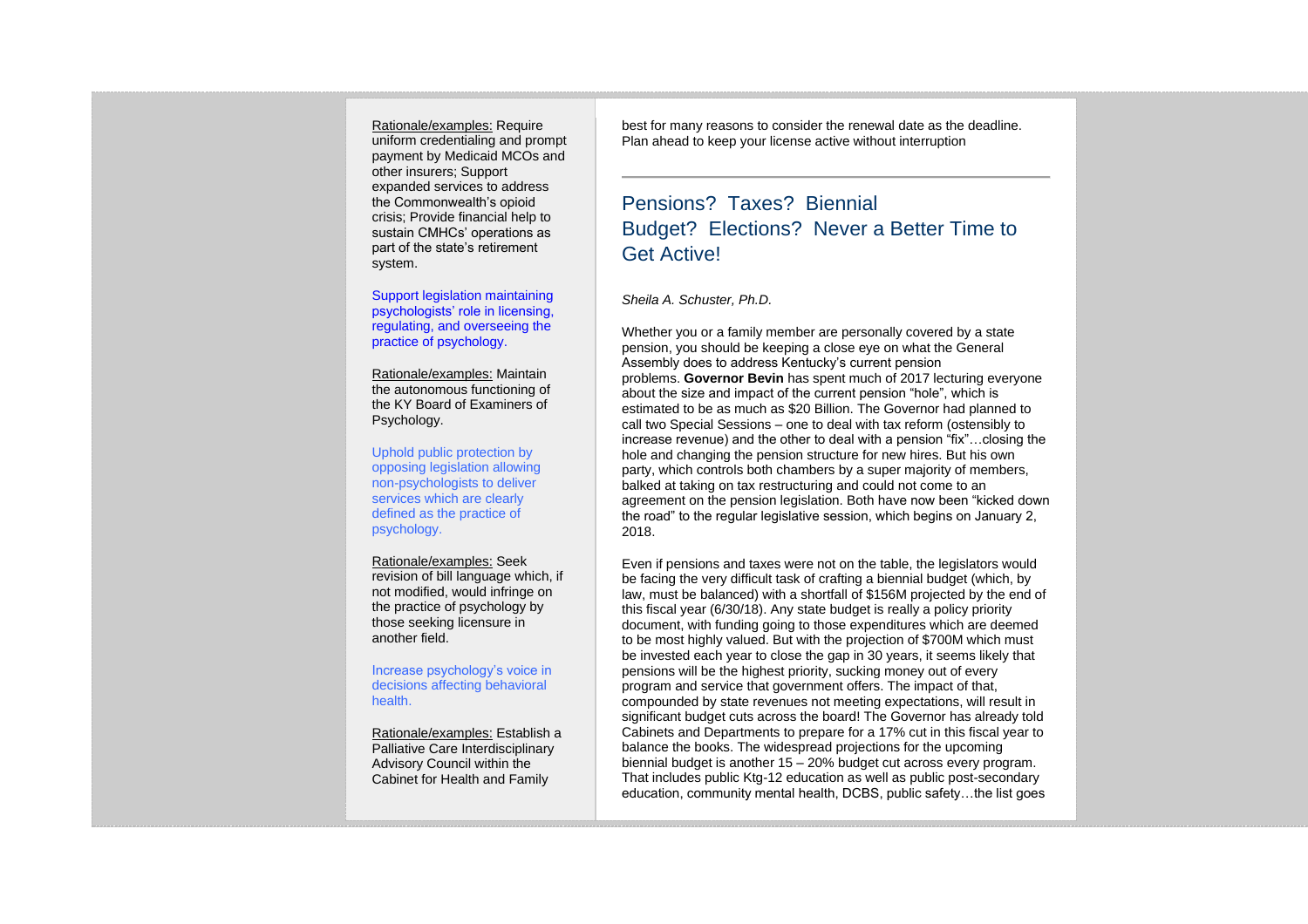## Services with one or more psychologists on the council.

Support legislation that improves health equity for historically underserved populations.

Rationale/examples: Add health supports to reduce gaps in health services; Reimburse peer support specialists in both the mental health and substance use disorder arenas; Take actions to decrease social isolation in vulnerable populations which erodes health quality; Create community health workers to link Kentuckians with appropriate health care services.

Support legislation designed to improve population health outcomes in Kentucky.

Rationale/examples: Support anti-smoking measures; Fund health literacy programs across the state.

Maintain Medicaid coverage to all Kentuckians below 138% of the federal poverty level with full benefits and without barriers.

Rationale/examples: Protect coverage of the approximately 440,000 Kentuckians on the Medicaid rolls under the Medicaid Expansion, many of whom access substance abuse services.

on and on. We must have tax reform to bring new revenues in (e.g., a \$1/per pack increase in the cigarette excise tax would generate \$266M annually and save in health care costs) and to close tax loopholes so we would give away less in incentives and other programs than we do now. Kentucky's tax system spends more in loopholes than it collects in the form of revenue!

The upcoming sixty-day session will be dominated by money discussions…pensions, taxes and budget. And it will all be conducted in the first month with legislators keeping a wary eye on the filings for the 2018 elections. That deadline is January 30th and many will step forward to challenge an incumbent or to file for re-election. All 100 of the House seats are up for grabs in 2018, and one-half of the 38 Senate seats will be on the ballot. Of particular interest to KPA members will be the primary election for the 35th House district in Louisville, where we will be losing **Jim Wayne**, a great friend of KPA and the only licensed mental health professional serving in the legislature. Jim is retiring after 27 years of excellent service to the Commonwealth. But our very own **Lisa Willner** has filed to run for Jim's seat…giving us the opportunity to support – for the very first time – a psychologist running for the state legislature! I urge you to go to her website – www.lisaforkyhouse.com – and see what you can do to help her win the primary in May and then the general election in November. She already has one opponent who is well-connected to the unions and has great financial support; we need to show that Lisa also has both the friends and the funds that will carry her to victory!

**IF YOU WANT TO LEARN MORE** about how to effectively advocate: I will be offering a 3-hour Advocacy Training on Monday afternoon, January 8th in Frankfort at the Capitol Annex. The event is free unless CE credits are desired, but you must register at: www.kpa.org under "Upcoming Events" or contact Sarah at the KPA office.

**GET ACTIVE:** Advocacy has never been more important, nor has psychology been better prepared to take action. Talk to your legislators, sign up for Advocacy Alerts, get behind your favorite candidates, and join your fellow psychologists in Frankfort on February 22, 2018. We need YOUR voice!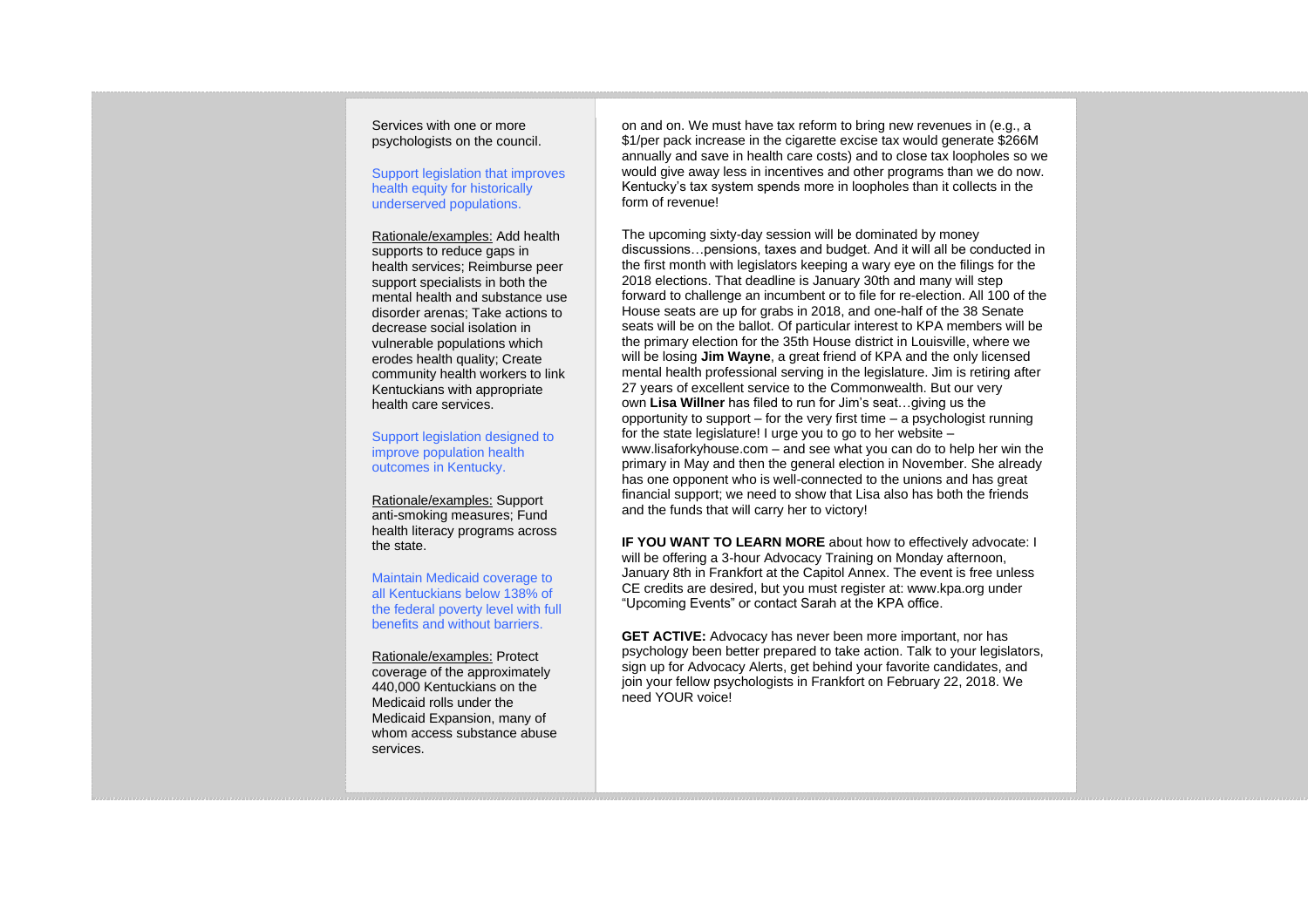## Support legislative priorities adopted by the KY Mental Health Coalition.

-

-

Rationale/examples: Biennial budget which at a minimum maintains current funding for health and education; protects SMI individuals from the death penalty; assures access to prescribed medications; protects victim's right

At the federal level:

## **Require all health plans to:**

Maintain Essential Health Benefits, including coverage of mental health and substance use disorder services and behavioral health treatment

Apply parity requirements under the Mental Health Parity and Addiction Equity Act (MHPAEA) to Medicaid and Medicare and to all plans in the individual, small and large group markets

Establish an array of basic insurance protections, including prohibiting pre-existing condition exclusions, annual/lifetime coverage limits, discrimination based on health status

Require guaranteed renewal of coverage, network adequacy, age and gender rating restrictions, an effective appeals processes

# Kentucky<br>Psychological<br>Foundation promoting healthy and meaningful lives

Kentucky Psychological Foundation News Update from the Kentucky Psychological Foundation

---------------------------------------------------------------

---------------------------------------------------------------

*Jennifer L. Price, Ph.D., KPF President*

Greetings, KPA members! I'm pleased to introduce myself as the new President of the Kentucky Psychological Foundation board. Hopefully many of you recognize my name as a former KPA board representative. I have previously served as the KPA academic representative and the education & training representative. In more recent years, I have served as the KPF Public Education chair and the Vice-President/Secretary. I am excited for the new opportunity and challenge of my new role on the board, and I hope to involve many of you in our upcoming projects. You should have recently received an email from the KPA office that included a letter requesting your financial support for KPF. As detailed in that letter, we have a number of events planned for 2018. The Spring Academic Conference will be held on April 7th at Eastern Kentucky University. Academic psychologists or those in clinical practice looking for a way to stay connected to your research background, we welcome you to participate as judges in this important student-oriented event. We are also planning another Diversity Conference which is scheduled for April 24th, so look for announcements about this event in the coming weeks. Our ongoing efforts in public education and strengthening of the Psychology in the Workplace Network would be excellent places for you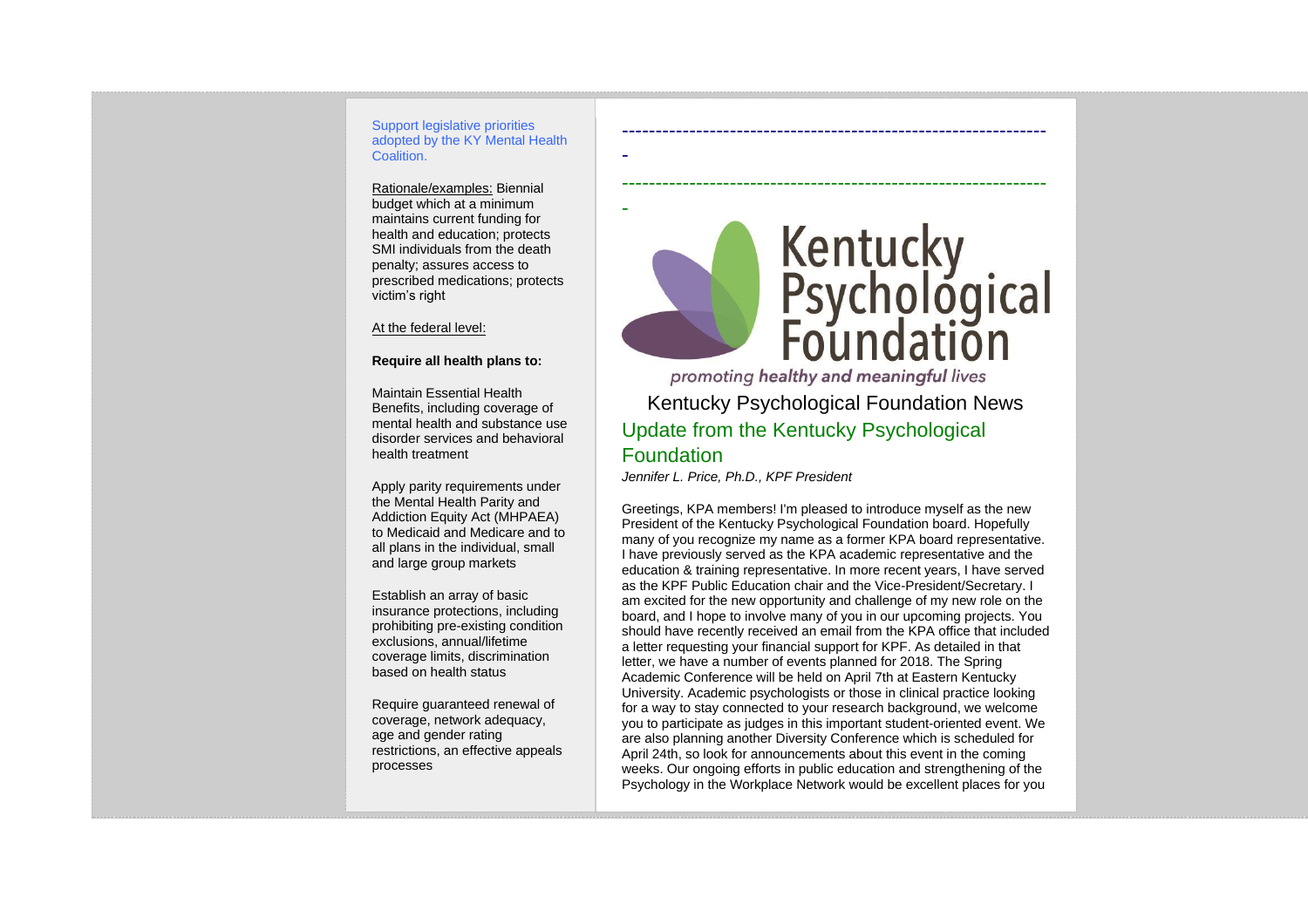**Extend Medicaid coverage to all Americans below 138% of the federal poverty level with maximum benefits and minimum barriers.**

**Support the Medicare Mental Health Access Act, H.R. 1173/S.448**, which would add psychologists to Medicare's "physician" definition and remove physician oversight and referral requirements under Medicare that would make it easier for patients to access behavioral health services.

to become involved in your local communities. Finally, we have been working with a student marketing group at Bellarmine University (NEXU) to roll-out a new website and stronger social media presence. Be on the lookout for future announcements with more specifics as we finalize materials ready for public use.

Again, I am so happy to be involved with the Kentucky Psychological Foundation. I fully support its mission of building a psychologically healthy Kentucky through embracing diversity, helping all Kentuckians discover and reach their full potential, promoting healthy behavior, and supporting growth and resiliency through all of life's challenges and changes. I hope you will join me in growing KPF so that its message reaches more Kentuckians in the coming year.

Please reach out to me if you would like to become involved in KPF: Jennifer Price@georgetowncollege.edu. I wish you all the best for 2018!

# Bringing Psychology to the Public through Media and School Relations

## *KPF Public Education Committee*

The Public Education Committee (PEC) of the Kentucky Psychological Foundation (KPF) has recently been successful in engaging with local media and educational outlets in educating Kentuckians about psychology.

**Dr. Brighid Kleinman** was interviewed by **Lisa Gillespie** of 89.3 WFPL for a story entitled, "Despite Rhetoric, Mental Illness Often Not To Blame For Violent Crimes." Dr. Kleinman provided excellent insight aimed at reducing stigma and misunderstanding surrounding mental illness and violence. The full article can be found here: [http://wfpl.org/despite](http://wfpl.org/despite-rhetoric-mental-illness-often-not-to-blame-for-violent-crimes/)[rhetoric-mental-illness-often-not-to-blame-for-violent-crimes/.](http://wfpl.org/despite-rhetoric-mental-illness-often-not-to-blame-for-violent-crimes/)

**Dr. Chrissy Logue** was also interviewed by WEKU FM for a web article and radio segment on gratitude immediately preceding the Thanksgiving holiday. She focused on simple ways to increase feelings of gratitude in order to improve general feelings of wellbeing such as keeping a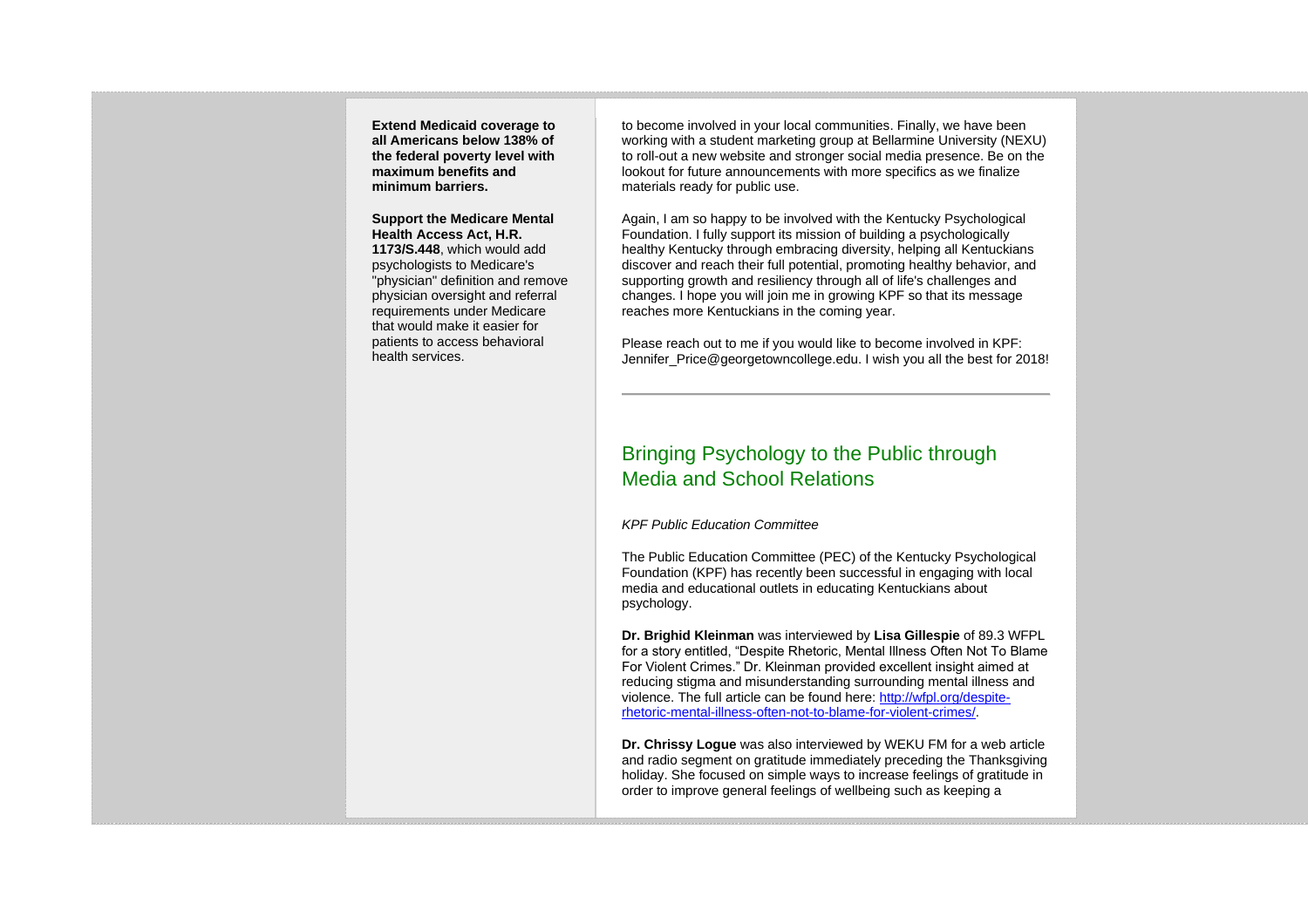

Remember that KPA's advocacy efforts are supported by your membership in KPA. KPA's advocacy benefits all psychology

Wednesday, January 31, 2018 at Howell Elementary School in Erlanger, KY. It is free and open to the public.

-

-

Current members of this busy committee include: **Brian Belva, Sarah Flynn, Brighid Kleinman, Shelby Burton, Brittany Zins**, and chair, **Chrissy Logue**. Anyone interested in joining or contributing in some way should contact **Chrissy Logue** at christen.logue@ucumberlands.edu.

---------------------------------------------------------------

---------------------------------------------------------------

gratitude journal. The article and sound bite can be found

here: [http://weku.fm/post/ky-pyschologist-says-give-thanks-gratitude.](http://weku.fm/post/ky-pyschologist-says-give-thanks-gratitude)

Finally, the PEC has partnered with Howell Elementary School's YMCA/21st Century After School Program to offer a free parent engagement for any interested participants. The event entitled, "The Science and Practice of Happiness" will consist of an informational presentation by **Dr. Christen Logue** regarding some of the newest research on how to cultivate positive feelings and end with a brief mindfulness/meditation segment. The event is scheduled for 6:15pm on

# 2018 KPA Legislative Day

*Georgeann Brown, Ph.D. Federal Advocacy Coordinator & KPA Advocacy Committee*

Please register for the 5th Annual 2018 KPA Legislative Day in Frankfort! KPA members are invited to gather in Frankfort to raise awareness among our legislators about important issues affecting mental health and the profession and practice of psychology. The more psychologists we have attend, the bigger impact we will have.

Registration is free and currently live on the [KPA website.](https://kpa.memberclicks.net/index.php?option=com_jevents&task=icalevent.detail&evid=28)

**Event Highlights: You will have the opportunity to:**

• Participate in individual or group meetings with your legislators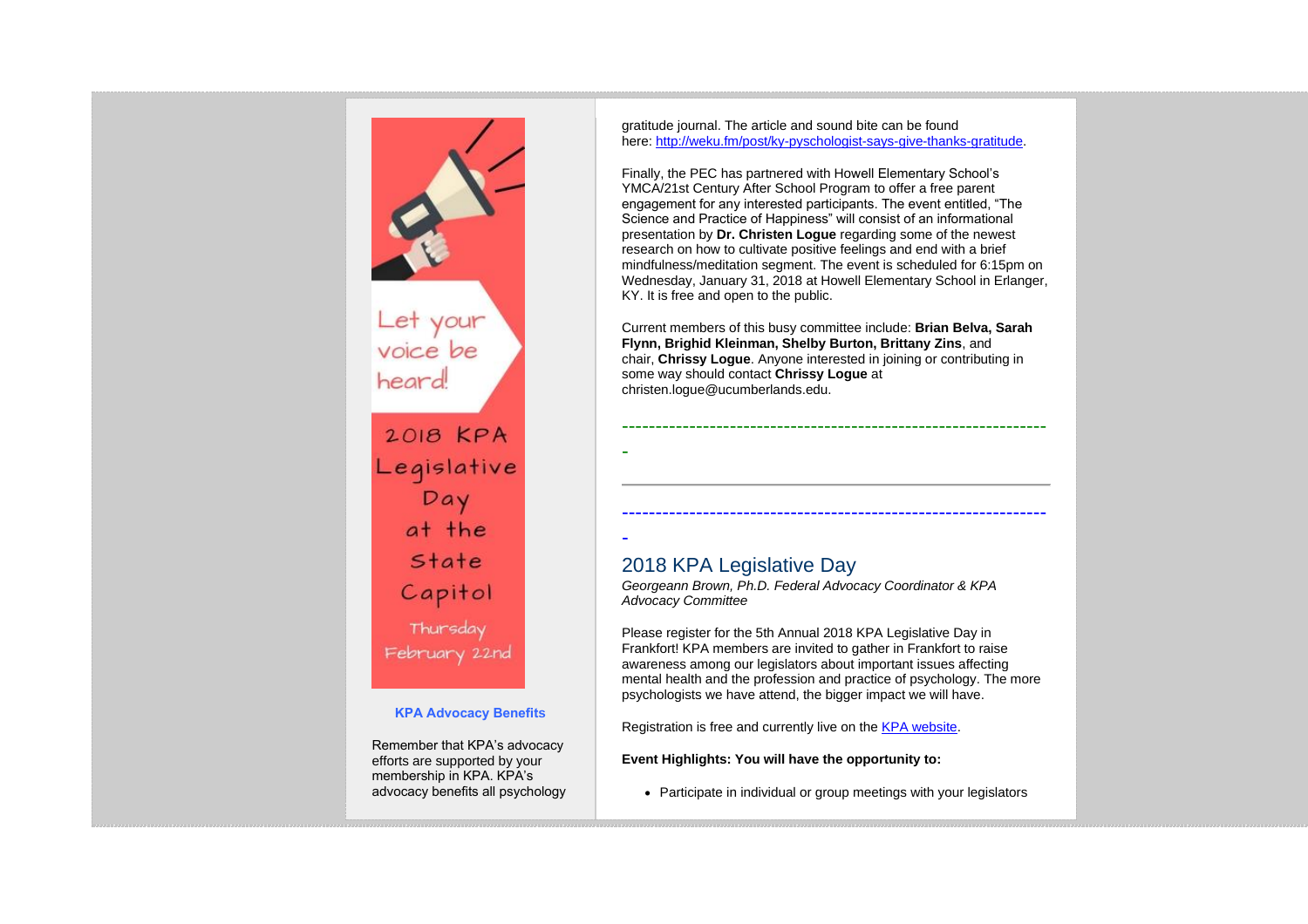professionals, not just those who belong to KPA. We thank you for continuing to support the future of psychology and those we serve through your active membership in KPA!



## **KPA Member Benefit Highlights**

## **Free Practice Consultations**

KPA's Director of Professional Affairs, Dr. Laurie Grimes is available to consult with KPA members concerning problems with third party reimbursement and will work with KPA members

- Meet legislators who have worked closely with KPA
- Watch committee meetings and stay afterward to watch the legislative session
- Learn more about how the legislative process works and how you can be an effective advocate
- Help increase awareness among policy-makers about KPA, the science and practice of psychology, and issues that affect psychologists and the Kentuckians we serve

## **Location**

Capitol Annex (Room TBA) – Frankfort, KY 8:30 am – 2:00 pm (Time is flexible)

## **Schedule for Legislative Day, February 22nd:**

- 8:30am 9am: Meet in Capitol Annex Room 111 for Orientation, Schedule Pick-up, Tips on Legislative talking points
- 9am to 11am: Meet and Greet breakfast with Legislators/Psychology Public Education Fair
- 9am to 1:30pm: Individual or group meetings with your legislator, as available. You will be accompanied by another KPA member experienced with advocacy if desired. KPA members may also attend Committee Meetings
- 11am to 2pm: Legislators will come talk to the KPA group informally; Lunch on your own in the cafeteria

## **Recommended Training Calls before event:**

Members attending the event are encouraged to call in to hear more about the talking points, KPA's Legislative Agenda, up-to-date information on the status of bills we are following, and tips on how to talk to legislators

\*Monday, February 19th @ 7 to 8 pm OR \*Tuesday, February 20th @ 11 am to 12 pm

\*Please register by February 1st, but the earlier the better to schedule meetings with legislators. Thank you!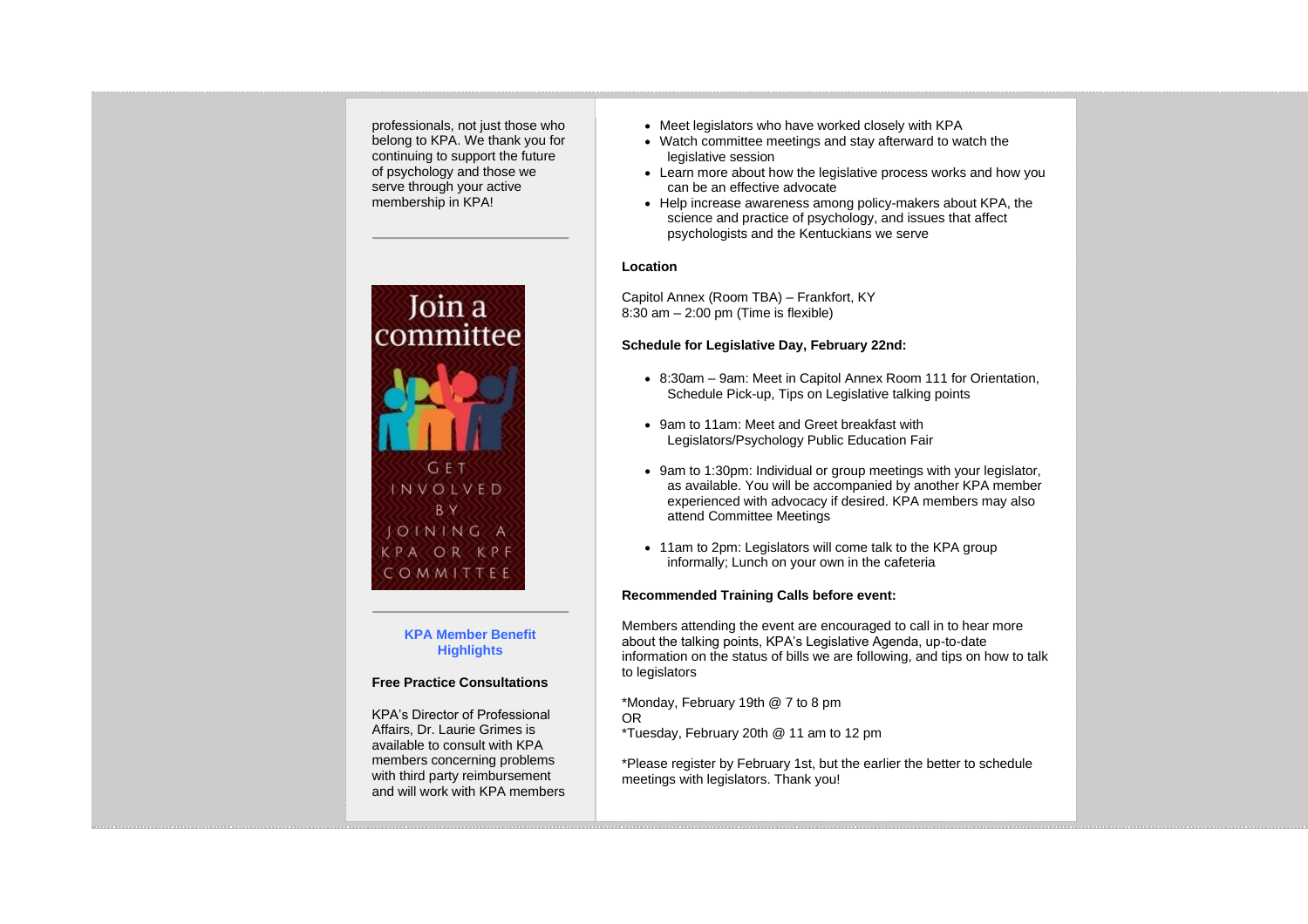to bring these issues to the attention of insurers, regulators such as the KY Department of Insurance, and, in coordination with the KPA lobbyist, with legislators. She will inform KPA leadership of legislative. regulatory and advocacy issues affecting the provision of psychological services, and will gather psychological practice information from APA resources and from other state and provincial psychological associations. She will also communicate as necessary with KY Board of Examiners of Psychology concerning legislative and regulatory issues which affect KPA membership and their ability to provide and be reimbursed for psychological services.

Have a professional/ practice question for Dr. Grimes? KPA Members log in to the KPA website and access the consultation form under the Members Only section!

## **Questions?**

Questions about the event can be sent to **Dr. Georgeann Brown**, Legislative Day Co-Chair, dr.georgeannbrown@gmail.com. **Dr. Steve Katsikas** is also Co-Chair.



*Joseph Edwards, Psy.D. KPA-PAC*

In November, I learned that my state representative **Jim Wayne** was retiring after 26 years of service and would not be running for re-election in November of 2018. While the news saddened me on a personal level, as Jim has been a friend, it also worried me on a professional level that we were losing a licensed mental health professional (LCSW) and a strong voice for mental health issues over the years. But it has created a wonderful opportunity for an excellent candidate to emerge! I was overjoyed to hear that **Lisa Willner**, our KPA Executive Director, will be running for Jim's seat as the representative for the 35th House District in Kentucky. Lisa has name recognition in the area, as she was elected in 2014 to the Jefferson County Public School Board with strong support, and is currently the vice-chair of the board. **This is a truly an historic moment, as we have never before had a chance to support a psychologist in a race for the Kentucky General Assembly!**

Why should one consider supporting **Lisa Willner**? Well, in a recent article in the Couirer-Journal (11/20/17 by **Boris Ladwig**), Lisa gave some clear reasons as to why she feels compelled to run for the position. She said that the House could use a progressive woman's voice. She will advocate for access to affordable healthcare, especially mental healthcare, and for workers' rights, and she will continue to advocate for public education with proper funding for public schools and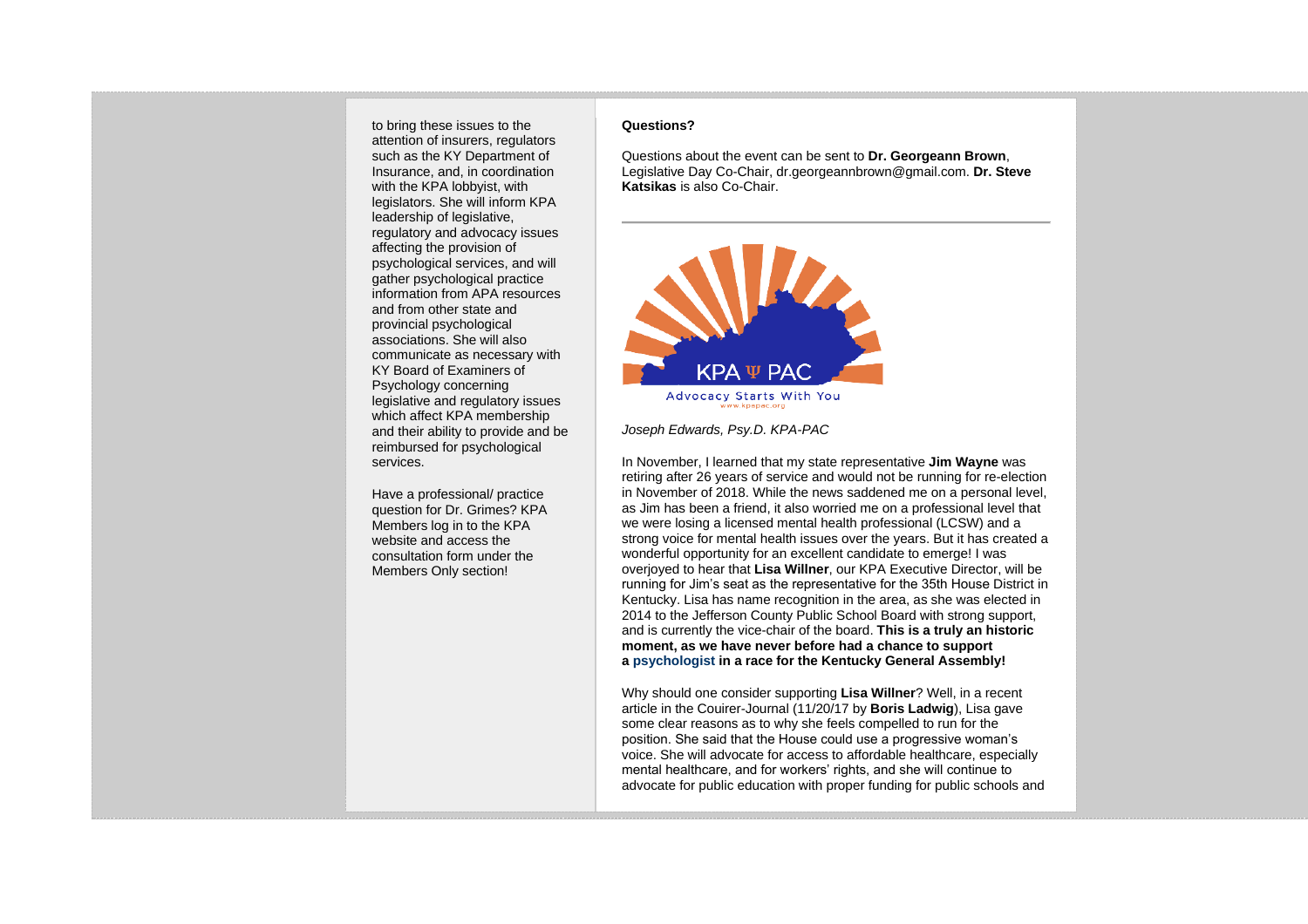Kentucky Psychological **Association's** Colleague **Assistance** Program is here for you



# **Check the** website and make the call

## **Free Ethics Consultations**

Have an ethical concern or question? Request a consultation from the KPA Ethics Committee by completing the Ethics Consult form available under the Members Only section of the website. How it works…Your request will be forwarded to the current KPA Ethics Committee Chair, Dr. Pat

teachers. It is critical that we ensure that the Kentucky Assembly has members who understand these priorities and will fight to support children, families and the working people of our Commonwealth in their budget and policy deliberations.

To have a psychologist as a policy-maker in Frankfort would give us a strong voice within the assembly in a familiar seat! I would be hard pressed to think of a more fitting candidate for District 35 than Lisa Willner. This opportunity is rare and it is important that we seize the chance to capture this seat!

The reality is, it will be a tough fight to elect a psychologist to the House. Willner already has at least one primary opponent who is a labor organizer. Others are likely to join in the race, as Jim's decision not to run will attract a number of candidates for the seat. Recently, I gave some of my time to walk with Lisa in Audubon Park to introduce her to people that I know and to enthusiastically support her to my neighbors. I shared with them why I think Lisa Willner should have their attention and vote in the primary election on May 22, 2018. I hope all of us in psychology can rally behind **Lisa Willner** and make her the **first psychologist** elected to the Kentucky Legislature! For more information about Lisa and her campaign, please go to her website: [www.lisaforkyhouse.](http://www.lisaforkyhouse/)

# Psychology Training Expands in Kentucky: A **Series**

*Beth Moore, KPA Communications Committee*

*The Communications Committee is excited to bring you a series of articles on the expansion of Doctoral Psychology Programs in the Commonwealth. The state's three newest programs will be featured in the next three newsletters. Afterward, we will take a look at each of the established Doctoral Programs as well. The order of presentation was chosen at random.*

**Western Kentucky University**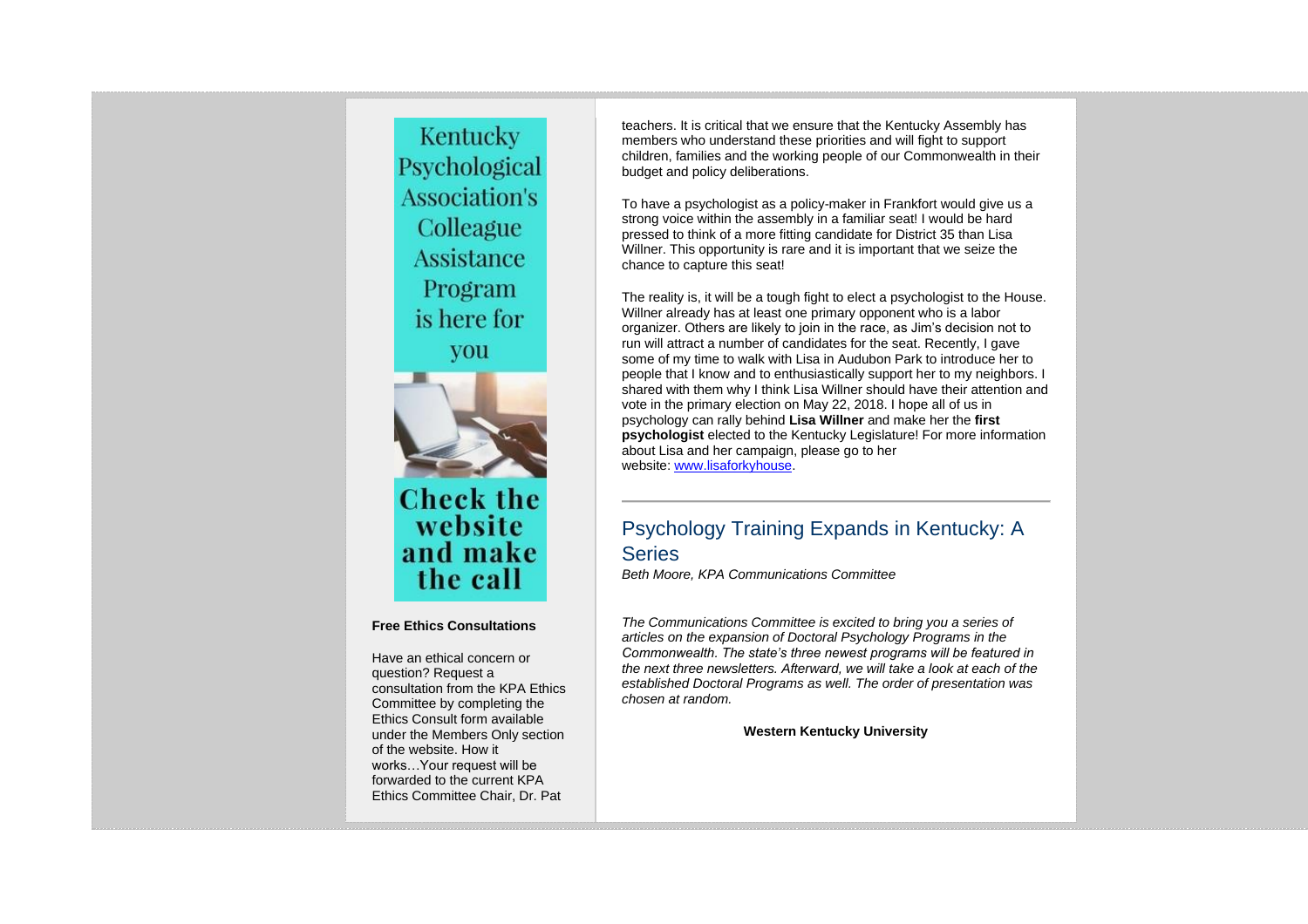Burke, who will consult with the entire ethics committee and review ethical guidelines prior to issuing a response. Response time averages around 10 days depending on the depth of the consultation request.

*KPA Member Only Services!*



#### Thank you to **Dr. Rick Grieve of Western Kentucky**

**University** [\(rick.grieve@wku.edu\)](mailto:rick.grieve@wku.edu). Dr. Grieve is the Program Director of the Doctor of Psychology at WKU in Bowling Green, Kentucky. The Program is currently in the process of Self-Study for APA Accreditation. The initial cohort of students (11) entered the program in the fall of 2015. Seven students were accepted into the program during the fall of 2016. Eleven students entered in the fall of 2017, when the program went from a two-year to a three-year completion program.

**1.) Currently, there are 6 doctoral programs for psychology in Kentucky. That number has doubled from just 3 programs in the last 5 years. Given that future psychology graduate students have more choices now than ever before in the Commonwealth, what would you like to highlight about your university's program that is perhaps unique or sets it apart from the other programs available?**

There are several aspects of the Doctor of Psychology in Applied Psychology program that make it unique. First, we have both a Clinical Psychology and a School Psychology track in the program, making us one of two universities in the Commonwealth to have a doctoral degree in School Psychology. Second, we have a focus on training supervisors. There is a need in the Commonwealth, especially in rural areas, for individuals to supervise master's-level practitioners. We train students to do be able to do this. Third, we have a collaborative relationship with the Psychiatry Residency program here at the Bowling Green Medical Center. This relationship allows us to leverage training within a medical environment for our students who are interested. Fourth, we have a fullservice training clinic that sees both children and adults. Finally, the program is cognizant of the pressures related to working as a full-time professional and attending a graduate program and working. We offer classes at times when full-time professionals can attend, and we work with students help them attain rigorous educational goals while still being able to be employed.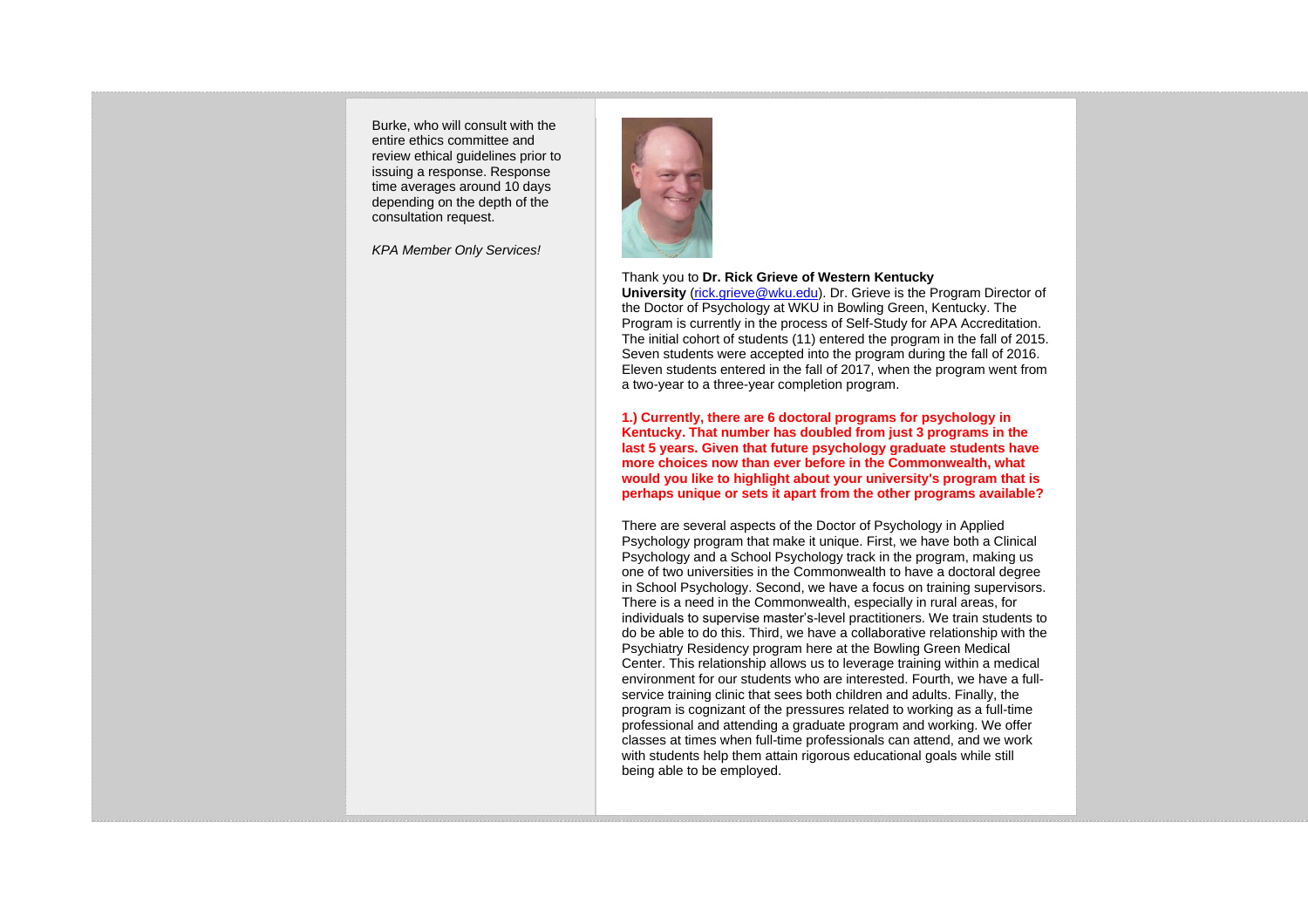# KPA CE REGISTRY

**JOIN** TODAY!



## **2.) What do you find to be the most rewarding thing about serving in the role of Chair/Training Director of your program?**

I get the most reward from watching students develop into competent professionals who are doing quality work in the field. It is very rewarding to see those students who are very anxious at the beginning and who have a deer-in-the-headlights look about them transform over time to confident professionals who are ready to take on any challenge.

## **3.) What is the most challenging aspect of training future psychologists in today's world?**

The biggest challenge in training future psychologists lies in the constant change in our world. It is a challenge to ensure that students have appropriate training so that they can practice legally and ethically in the diverse world in which we live. As brief examples, the challenges related to technology and understanding diverse clients can take up a great deal of training time, and the knowledge base is ever-changing, making it difficult to keep abreast of advances in the areas.

## **4.) What would you most like students to know about a career in psychology who are considering applying for doctoral study in this field?**

First, I believe that the doctoral degree in psychology allows for those who have it to practice independently and the degree is portable; that is, you can more easily move from one state/province to the next than you can with a master's degree. Second, School Psychology is consistently rated as a good job to have. A few years ago, it was rated as one of the Top 10 STEM (Science, Technology, Engineering, and Math) positions in the country; it remains ranked as the number one career path for those in the social services.

## **5.) Is there anything else that you would like for potential doctoral students to know about your university or program that may be important to them in making their decision about if and where to begin their doctoral studies?**

I believe we are creating an excellent program here at WKU. We have dedicated faculty who all strive to be flexible with students while not compromising the rigor of the academic program. We offer students a range of applied experiences that are all designed to help them improve their therapy and assessment skills. We have what we believe is a great process for aiding students in completing their dissertation projects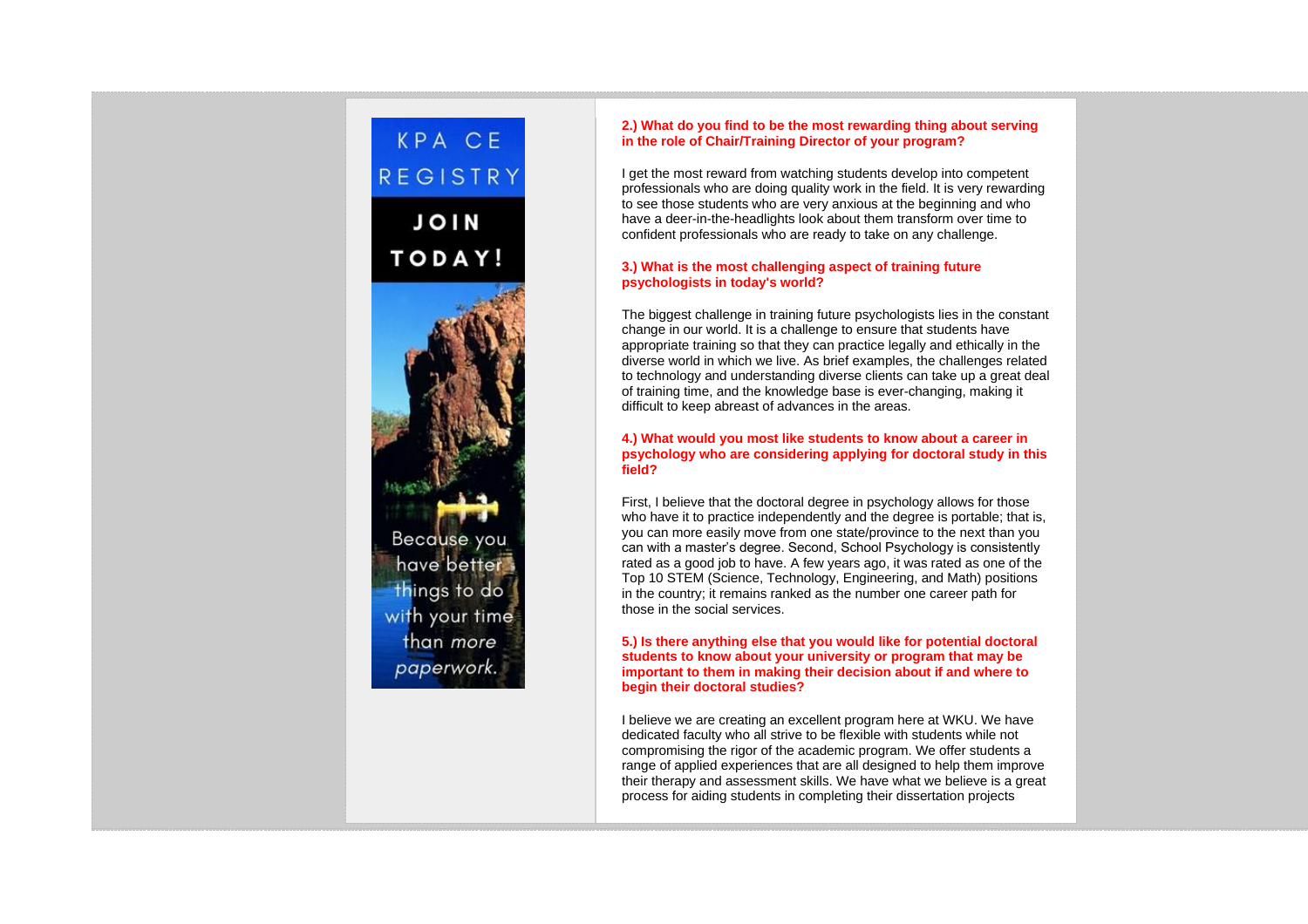

through a class setting. Finally, we like to believe that we are a costeffective, quality program.

# Sexting: An Ethical Dilemma

*A Special Consult with the KPA Ethics Committee*

The Ethics Committee received a consult regarding the legal and ethical duty to report sexting between a minor client and an unknown adult to the appropriate legal and social service authorities. The adult in this situation, who lived outside the state of Kentucky, allegedly sent pictures back to the minor. The minor's parents took away the phone and no further contact was made. At the time the consultation was made, the practitioner was in the process of consulting legal representation. The adult in this situation was reportedly not in a care-taking role of the minor and did not seem to fit the definition of a perpetrator of "child abuse" recognized by Child Protective Services. The practitioner was deferred to law enforcement for the situation, as it was considered child exploitation and the adult could be potentially tracked down and charged by law enforcement. On the other hand, the practitioner was concerned that the minor could be charged with possession and distribution of child pornography by law enforcement. Reportedly it could not be guaranteed by law enforcement that the minor would not be legally charged for taking a role in the "sexting," even if the other party was an adult rather than another minor. The minor and the parents did not want to report the incident, which took place in a small, rural community and the minor was concerned about potential consequences of reporting, including damage to reputation. From the practitioner's viewpoint, reporting it could harm the therapeutic relationship and well as the minor's relationships in the community. At worst, the practitioner feared that her client or another minor could be further exploited if it went unreported, or the client may even face felony charges. The practitioner points out that many clients reveal unlawful behavior of self or others, and the situations do not warrant breaking confidentiality. In consulting with several colleagues, the practitioner received a variety of conflicting recommendations.

While the Ethics Committee serves to highlight resources and ethical standards that may be involved in clinical situations, it is important to note that the committee cannot give legal advice. The committee identified relevant ethical principles and Kentucky statutes to be considered in the practitioner's decision making.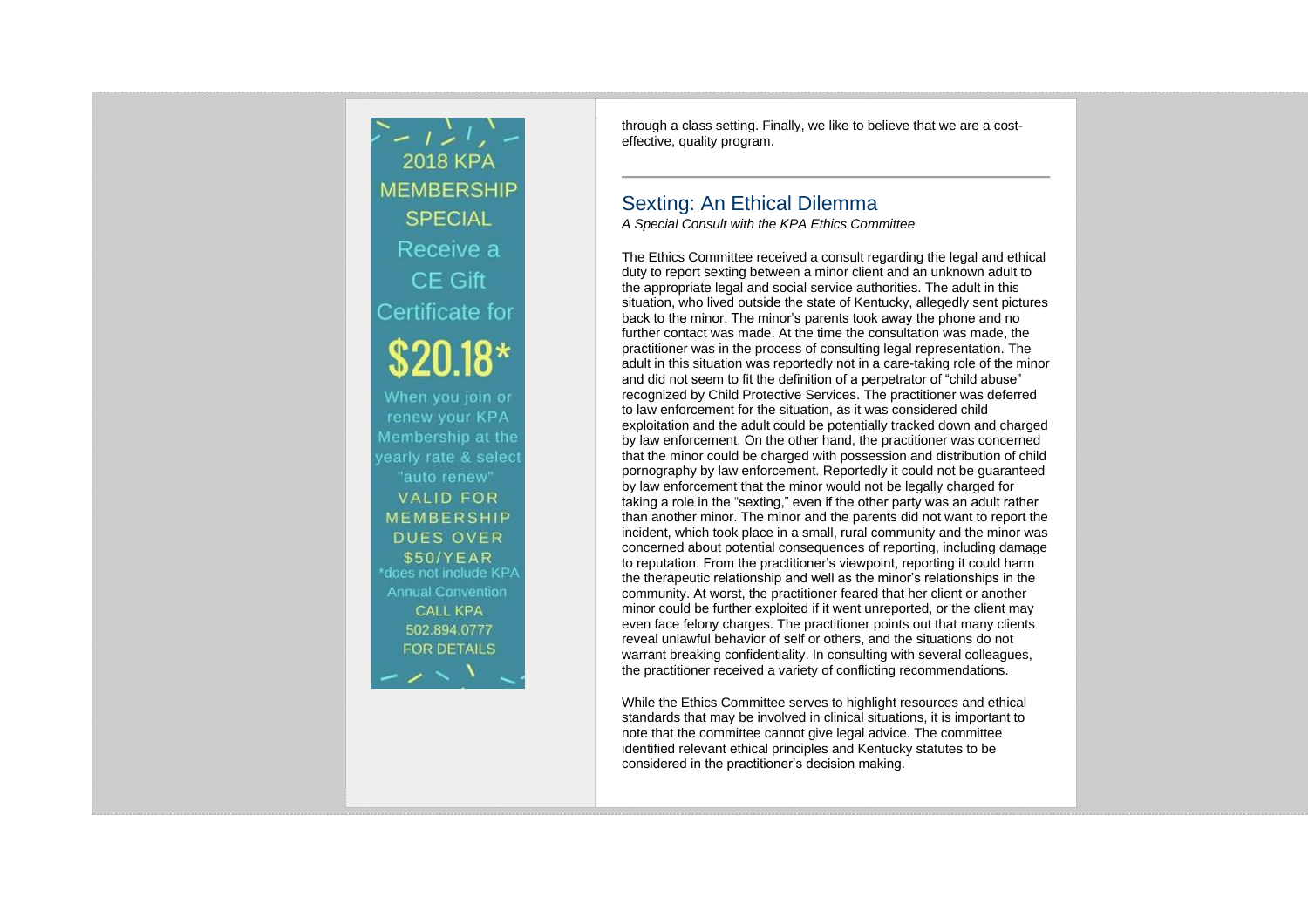

**ADVERTISE WITH US** CLICK HERE FOR DETAILS

## **APA Principles and Standards:**

## Principle A: Beneficence and Nonmaleficence

Psychologists strive to benefit those with whom they work and take care to do no harm. In their professional actions, psychologists seek to safeguard the welfare and rights of those with whom they interact professionally and other affected persons and the welfare of animal subjects of research. When conflicts occur among psychologists' obligations or concerns, they attempt to resolve these conflicts in a responsible fashion that avoids or minimizes harm. Because psychologists' scientific and professional judgments and actions may affect the lives of others, they are alert to and guard against personal, financial, social, organizational or political factors that might lead to misuse of their influence. Psychologists strive to be aware of the possible effect of their own physical and mental health on their ability to help those with whom they work.

## Principle B: Fidelity and Responsibility

Psychologists establish relationships of trust with those with whom they work. They are aware of their professional and scientific responsibilities to society and to the specific communities in which they work. Psychologists uphold professional standards of conduct, clarify their professional roles and obligations, accept appropriate responsibility for their behavior and seek to manage conflicts of interest that could lead to exploitation or harm. Psychologists consult with, refer to, or cooperate with other professionals and institutions to the extent needed to serve the best interests of those with whom they work. They are concerned about the ethical compliance of their colleagues' scientific and professional conduct. Psychologists strive to contribute a portion of their professional time for little or no compensation or personal advantage.

## Principle D: Justice

Psychologists recognize that fairness and justice entitle all persons access to and benefit from the contributions of psychology and to equal quality in the processes, procedures and services being conducted by psychologists. Psychologists exercise reasonable judgment and take precautions to ensure that their potential biases, the boundaries of their competence and the limitations of their expertise do not lead to or condone unjust practices.

## Principle E: Respect for People's Rights and Dignity

Psychologists respect the dignity and worth of all people, and the rights of individuals to privacy, confidentiality, and self-determination. Psychologists are aware that special safeguards may be necessary to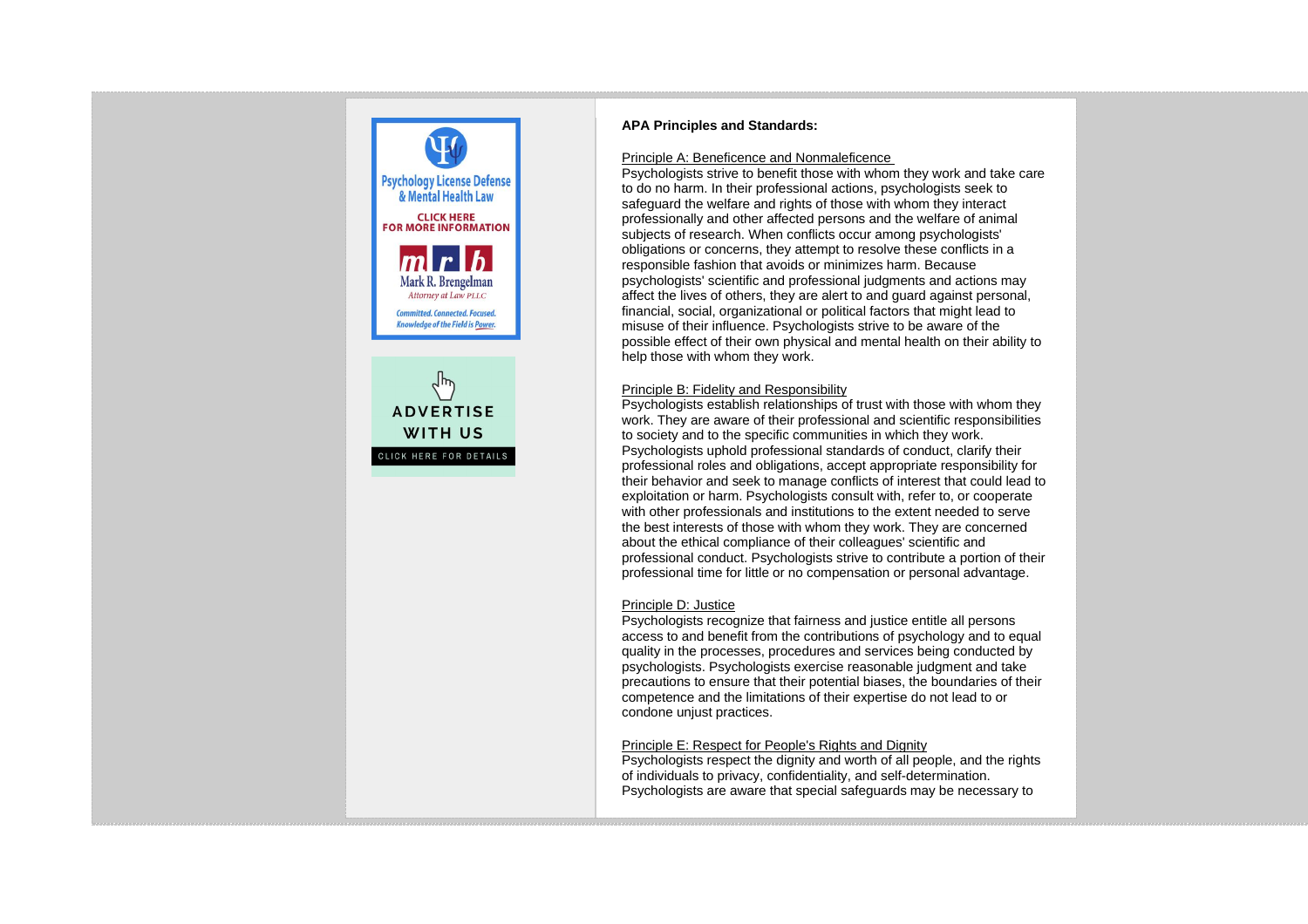protect the rights and welfare of persons or communities whose vulnerabilities impair autonomous decision making. Psychologists are aware of and respect cultural, individual and role differences, including those based on age, gender, gender identity, race, ethnicity, culture, national origin, religion, sexual orientation, disability, language and socioeconomic status and consider these factors when working with members of such groups. Psychologists try to eliminate the effect on their work of biases based on those factors, and they do not knowingly participate in or condone activities of others based upon such prejudices.

## 1.02 Conflicts Between Ethics and Law, Regulations, or Other Governing Legal Authority

If psychologists' ethical responsibilities conflict with law, regulations or other governing legal authority, psychologists clarify the nature of the conflict, make known their commitment to the Ethics Code and take reasonable steps to resolve the conflict consistent with the General Principles and Ethical Standards of the Ethics Code. Under no circumstances may this standard be used to justify or defend violating human rights.

## 2.01(f) Boundaries of competence

When assuming forensic roles, psychologists are or become reasonably familiar with the judicial or administrative rules governing their roles.

## 3.04 Avoiding Harm

Psychologists take reasonable steps to avoid harming their clients/patients, students, supervisees, research participants, organizational clients and others with whom they work, and to minimize harm where it is foreseeable and unavoidable.

## 3.09 Cooperation with Other Professionals

When indicated and professionally appropriate, psychologists cooperate with other professionals in order to serve their clients/patients effectively and appropriately. [\(See also Standard 4.05, Disclosures.\)](http://www.apa.org/ethics/code/?item=7#405)

## 3.10 Informed Consent

(a) When psychologists conduct research or provide assessment, therapy, counseling or consulting services in person or via electronic transmission or other forms of communication, they obtain the informed consent of the individual or individuals using language that is reasonably understandable to that person or persons except when conducting such activities without consent is mandated by law or governmental regulation or as otherwise provided in this Ethics Code. (See also [Standards 8.02,](http://www.apa.org/ethics/code/?item=11#802)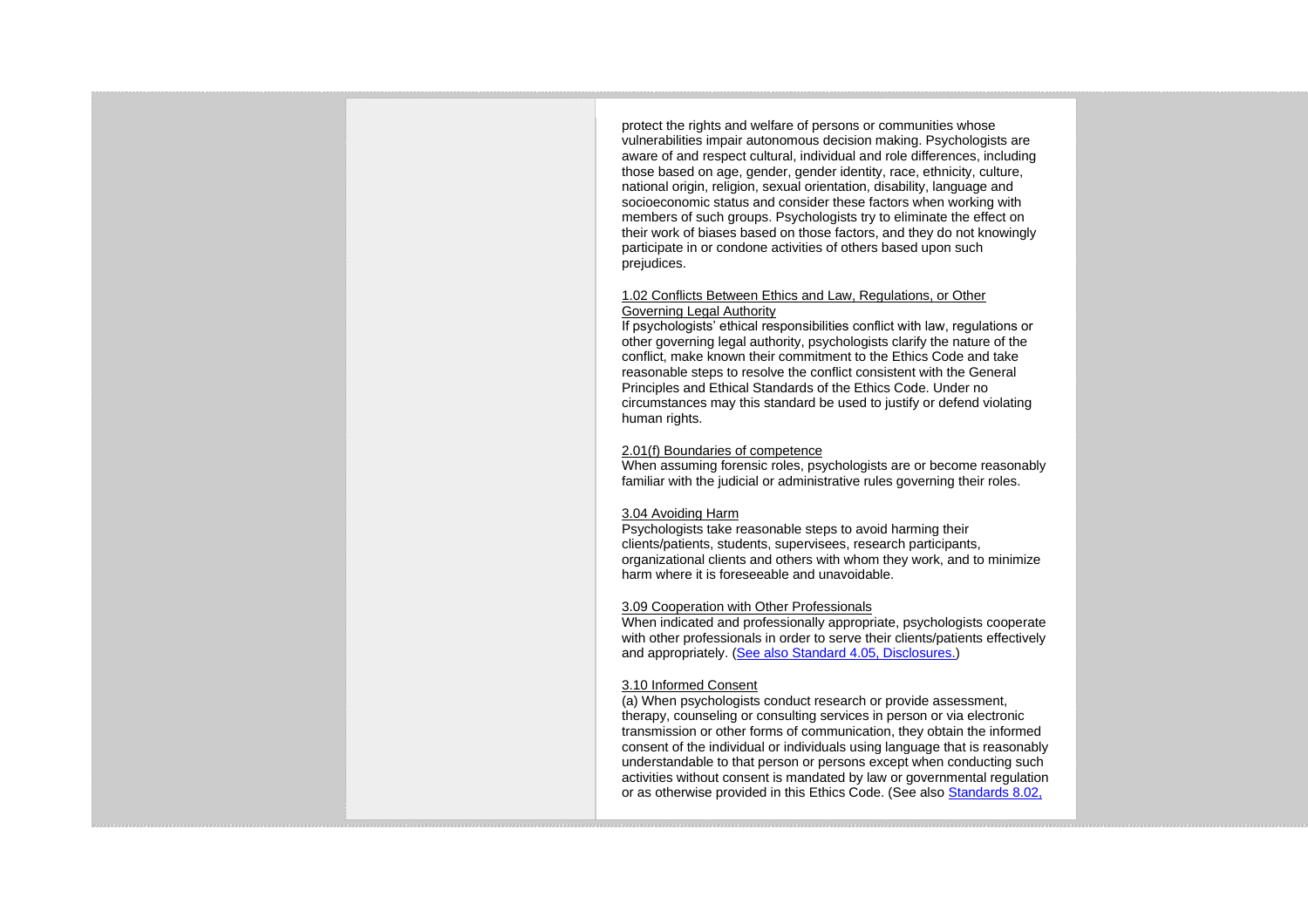## [Informed Consent to Research;](http://www.apa.org/ethics/code/?item=11#802) [9.03, Informed Consent in](http://www.apa.org/ethics/code/?item=12#903)  [Assessments;](http://www.apa.org/ethics/code/?item=12#903) and [10.01, Informed Consent to Therapy.](http://www.apa.org/ethics/code/?item=13#1001))

(b) For persons who are legally incapable of giving informed consent, psychologists nevertheless (1) provide an appropriate explanation, (2) seek the individual's assent, (3) consider such persons' preferences and best interests, and (4) obtain appropriate permission from a legally authorized person, if such substitute consent is permitted or required by law. When consent by a legally authorized person is not permitted or required by law, psychologists take reasonable steps to protect the individual's rights and welfare.

(c) When psychological services are court ordered or otherwise mandated, psychologists inform the individual of the nature of the anticipated services, including whether the services are court ordered or mandated and any limits of confidentiality, before proceeding.

(d) Psychologists appropriately document written or oral consent, permission, and assent. (See also Standards [8.02, Informed Consent to](http://www.apa.org/ethics/code/?item=11#802)  [Research;](http://www.apa.org/ethics/code/?item=11#802) [9.03, Informed Consent in Assessments;](http://www.apa.org/ethics/code/?item=12#903) and [10.01, Informed](http://www.apa.org/ethics/code/?item=13#1001)  [Consent to Therapy.](http://www.apa.org/ethics/code/?item=13#1001))

## 4.01 Maintaining Confidentiality

Psychologists have a primary obligation and take reasonable precautions to protect confidential information obtained through or stored in any medium, recognizing that the extent and limits of confidentiality may be regulated by law or established by institutional rules or professional or scientific relationship. (See also [Standard 2.05,](http://www.apa.org/ethics/code/?item=5#205)  [Delegation of Work to Others.](http://www.apa.org/ethics/code/?item=5#205))

## 4.02 Discussing the Limits of Confidentiality

(a) Psychologists discuss with persons (including, to the extent feasible, persons who are legally incapable of giving informed consent and their legal representatives) and organizations with whom they establish a scientific or professional relationship (1) the relevant limits of confidentiality and (2) the foreseeable uses of the information generated through their psychological activities. (See also [Standard 3.10, Informed](http://www.apa.org/ethics/code/?item=6#310)  [Consent.](http://www.apa.org/ethics/code/?item=6#310))

(b) Unless it is not feasible or is contraindicated, the discussion of confidentiality occurs at the outset of the relationship and thereafter as new circumstances may warrant.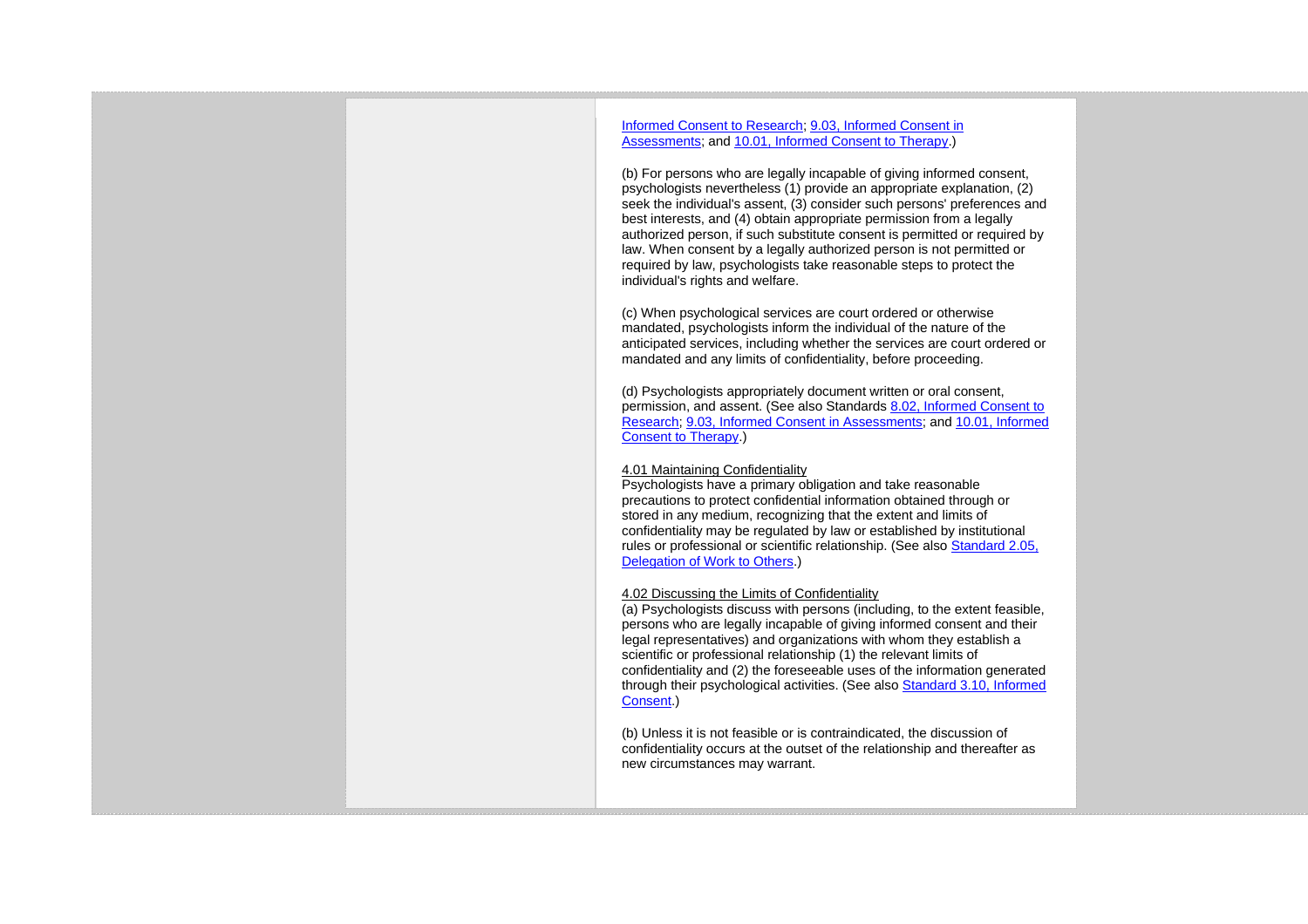(c) Psychologists who offer services, products, or information via electronic transmission inform clients/patients of the risks to privacy and limits of confidentiality.

#### 4.05 Disclosures

(a) Psychologists may disclose confidential information with the appropriate consent of the organizational client, the individual client/patient or another legally authorized person on behalf of the client/patient unless prohibited by law.

(b) Psychologists disclose confidential information without the consent of the individual only as mandated by law, or where permitted by law for a valid purpose such as to (1) provide needed professional services; (2) obtain appropriate professional consultations; (3) protect the client/patient, psychologist, or others from harm; or (4) obtain payment for services from a client/patient, in which instance disclosure is limited to the minimum that is necessary to achieve the purpose. (See also [Standard 6.04e, Fees and Financial Arrangements.](http://www.apa.org/ethics/code/?item=9#604e))

## **Kentucky Administrative Regulations (KAR)**

#### 620.030 Duty to report dependency, neglect, abuse, or human

trafficking -- Husband-wife and professional-client/patient privileges not grounds for refusal to report -- Exceptions -- Penalties. (1) Any person who knows or has reasonable cause to believe that a child is dependent, neglected, or abused shall immediately cause an oral or written report to be made to a local law enforcement agency or the Department of Kentucky State Police; the cabinet or its designated representative; the Commonwealth's attorney or the county attorney; by telephone or otherwise. ……. If the cabinet receives a report of abuse or neglect allegedly committed by a person other than a parent, guardian, or person exercising custodial control or supervision, the cabinet shall refer the matter to the Commonwealth's attorney or the county attorney and the local law enforcement agency or the Department of Kentucky State Police. Nothing in this section shall relieve individuals of their obligations to report. (2) Any person, including but not limited to a physician, osteopathic physician, nurse, teacher, school personnel, social worker, coroner, medical examiner, child-caring personnel, resident, intern, chiropractor, dentist, optometrist, emergency medical technician, paramedic, health professional, mental health professional, peace officer, or any organization or agency for any of the above, who knows or has reasonable cause to believe that a child is dependent, neglected, or abused, regardless of whether the person believed to have caused the dependency, neglect, or abuse is a parent, guardian, person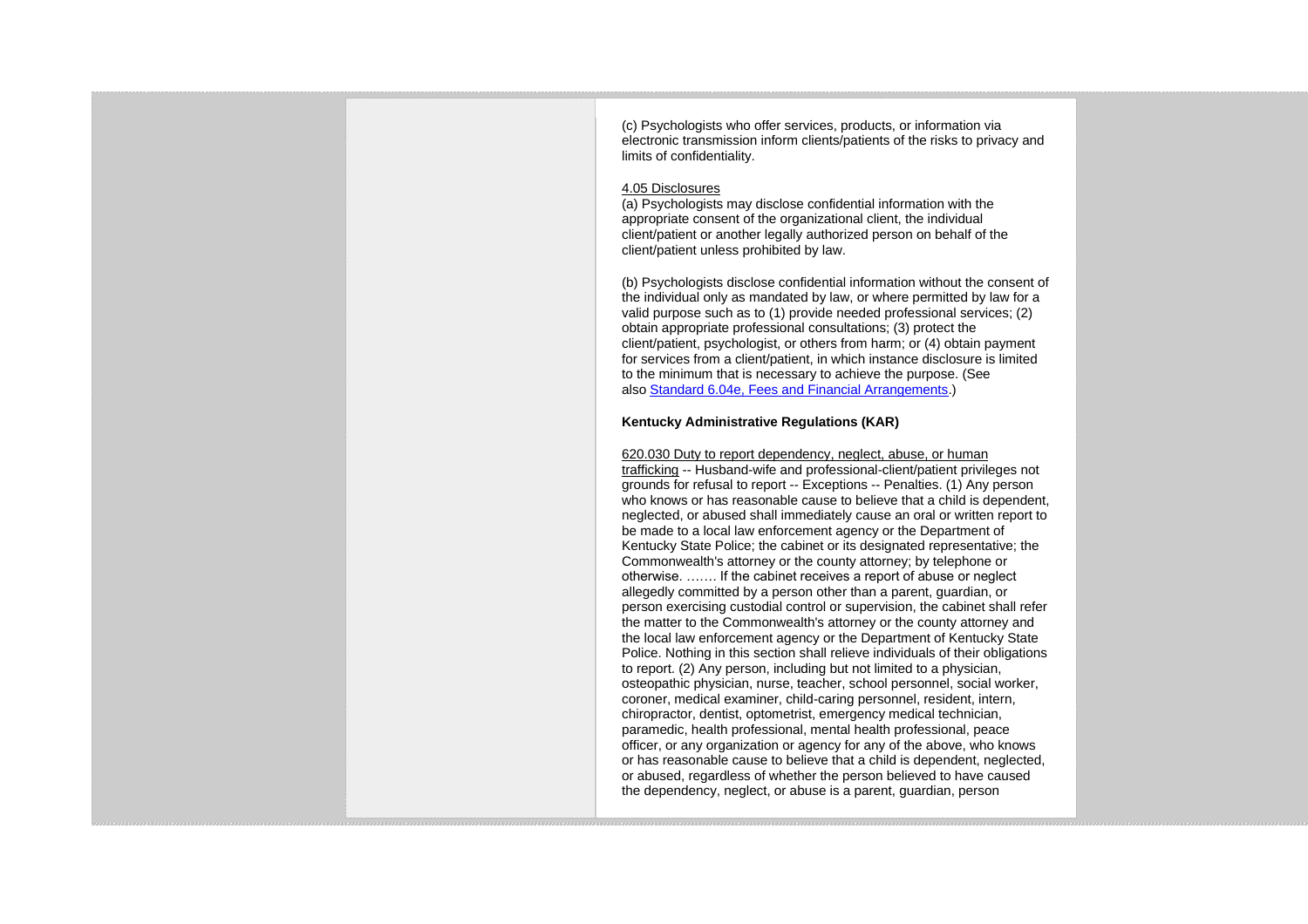exercising custodial control or supervision, or another person, or who has attended such child as a part of his or her professional duties shall, if requested, in addition to the report required in subsection (1) or (3) of this section, file with the local law enforcement agency or the Department of Kentucky State Police or the Commonwealth's or county attorney, the cabinet or its designated representative within forty-eight (48) hours of the original report …… (d) The name and address of the person allegedly responsible for the abuse or neglect; and (e) Any other information that the person making the report believes may be helpful in the furtherance of the purpose of this section.

600.020 Definitions for KRS Chapters 600 to 645. As used in KRS Chapters 600 to 645, unless the context otherwise requires: (1) "Abused or neglected child" means a child whose health or welfare is harmed or threatened with harm when: (a) His or her parent, guardian, person in a position of authority or special trust, as defined in KRS 532.045, or other person exercising custodial control or supervision of the child: 1. Inflicts or allows to be inflicted upon the child physical or emotional injury as defined in this section by other than accidental means; 2. Creates or allows to be created a risk of physical or emotional injury as defined in this section to the child by other than accidental means; …..5. Commits or allows to be committed an act of sexual abuse, sexual exploitation, or prostitution upon the child; 6. Creates or allows to be created a risk that an act of sexual abuse, sexual exploitation, or prostitution will be committed upon the child; 7. Abandons or exploits the child; …..9……(b) A person twenty-one (21) years of age or older commits or allows to be committed an act of sexual abuse, sexual exploitation, or prostitution upon a child less than sixteen (16) years of age; ….

## **Discussion among the committee members of the applicability of these citations include the following observations:**

- 1. It is clear that your extensive investigations and considerations thus far are consistent with APA's guiding principles A through E, quoted above, as you try to abide by legal and ethical guidelines while still protecting your client.
- 2. APA standard 4.05 clearly states that confidentiality may be broken if mandated by law for the purpose of protecting others. KAR 620.030 is the Kentucky statute mandating the report of abuse. KAR 600.020 define child abuse using the terms 'emotional injury' and 'sexual exploitation'. These terms appear to apply to this child's situation. Please remember that there could be unpleasant legal consequences for you if this situation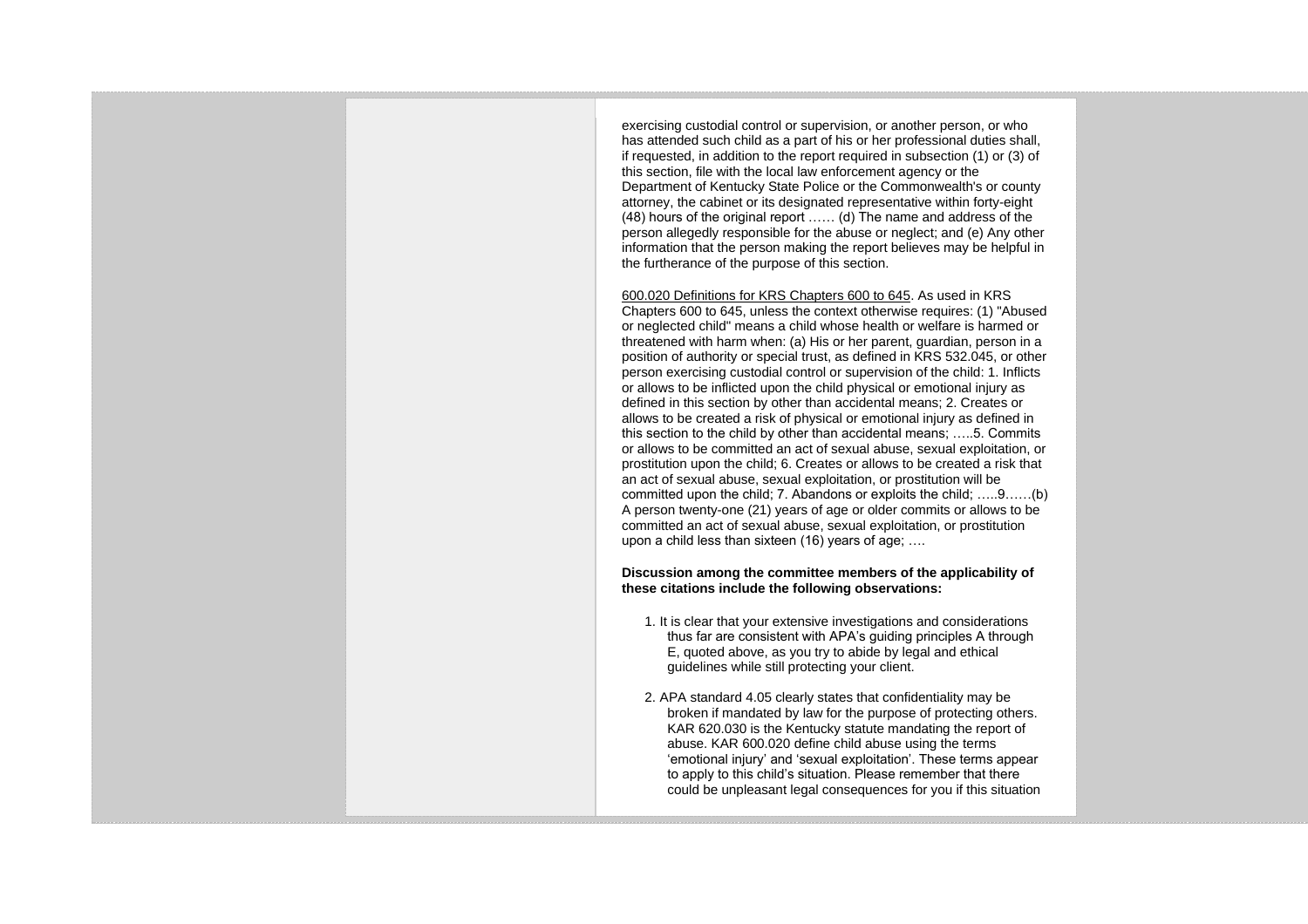is not reported and other children are harmed. APA Standard 2.01 requires psychologists who act in a forensic role to be familiar with judicial rules governing their roles. Even though you did not enter this case in a forensic role, the situation has thrown you into this arena.

- 3. The committee members are sympathetic to and applaud your desire to protect your client. However, the consensus of the committee is that this situation must be reported in order for you to be in compliance with both legal and ethical standards. Hopefully the limits of confidentiality were explained to both parent and child at the beginning of the therapeutic relationship as stated in Principle 4.02. It is possible that the therapeutic relationship may be compromised due to the mandated reporting but that is not likely a sufficient reason to violate the law. Hopefully, the relationship with the family can be maintained.
- 4. The legal consultations you have sought will be key in your decision making as the Ethics Committee can only offer relevant citations for your consideration and cannot offer suggestions which fall in the legal arena.

## Convention Update

*Marianne McClure, PhD, KPA Annual Convention Chair*

It is hard to believe that KPA's 2017 annual convention ended over 6 weeks ago. As I reflect on 2017, I am filled with a profound sense of gratitude for everyone who was involved in the planning and implementation of Convention. The convention committee first met in January, with our laptops, tablets, cell phones, and incredible ideas. The committee was comprised of **Alissa Briggs, Holly Brown, Pat Burke, Karen Guettler- James, Grazia Levin, Amanda Merchant, Tom Miller, Marilyn Robie, Bill Stoops, Tim Thornberry, Lisa Willner**, and me. I cannot imagine working with a more intelligent, creative, thoughtful, caring, and hard-working group.

While each of the committee members was involved in much of the convention planning, I am indebted to Marilyn Robie for once again taking the lead in planning and implementing our evening social event that was enjoyed by all who attended. Marilyn's creative ideas have provided many KPA conventions with incredible social activities.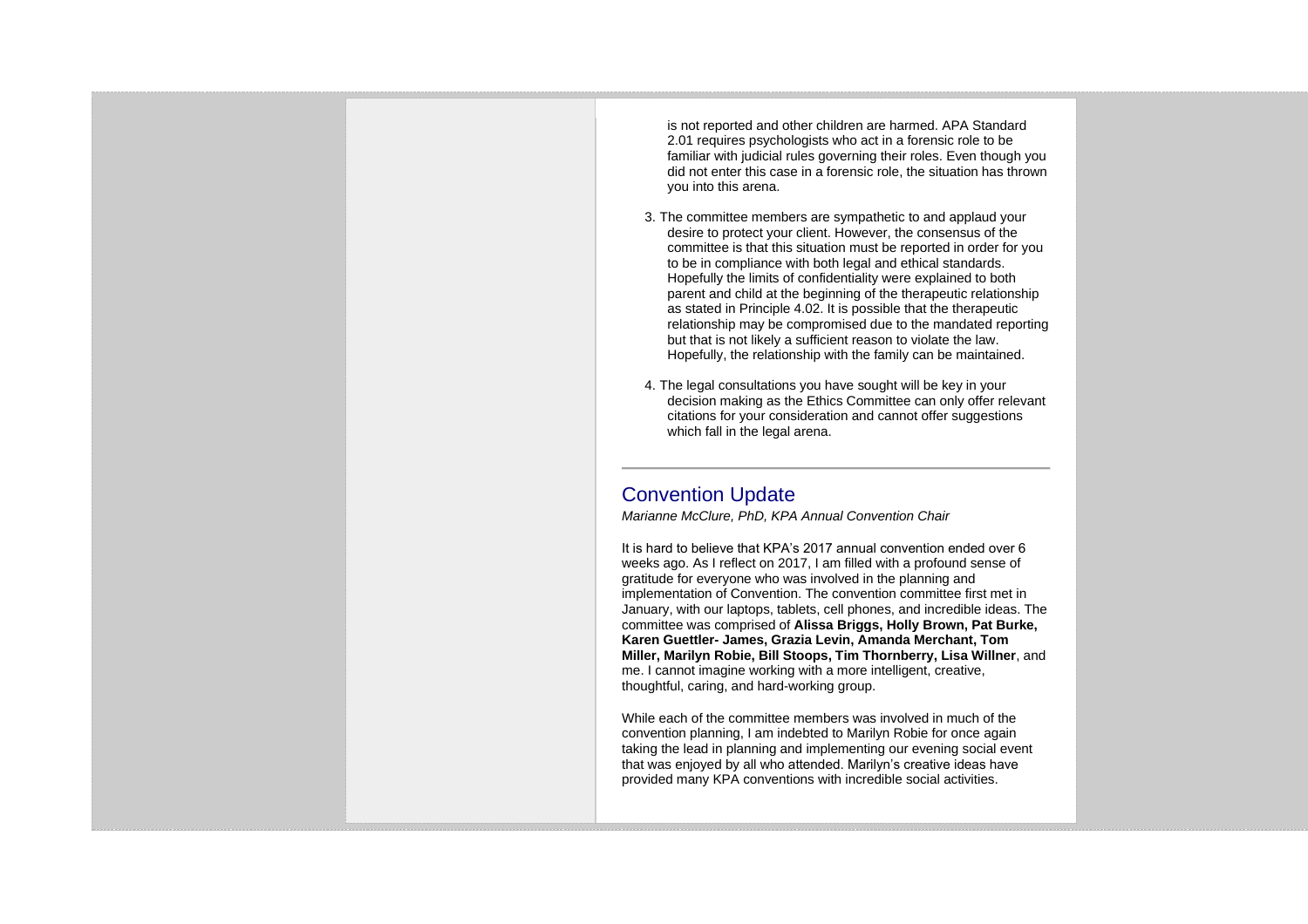Over the course of the following months, as we generated ideas, interacted with potential presenters, and developed our programming, we had contact with the next group of people to whom I am deeply appreciative, our presenters. Our extremely talented and generous local presenters volunteered their time and expertise to provide training and CE opportunities for those who attended their workshops. I will not attempt to list all of the volunteer presenters, as I would surely forget one. I will however comment that we are incredibly lucky as a profession to practice in Kentucky, where so many of our colleagues are willing to provide timely, relevant, and empirically based training on such a wide variety of topics.

In addition to our amazing local presenters, I am thankful for our featured presenters willingness to travel to Kentucky and present at convention. **Dr. Arthur Evans**, **Dr. Ryan Vandrey**. **Dr. Sandra Shullman**, and **Dr. Ty Tashiro** each presented excellent workshops, were wonderful to work with, and were genuinely good people.

Sometimes over the course of convention, we visit sponsors' tables, chat and load up on some excellent swag. It's easy to forget that our sponsors help to cover the costs of convention, keeping the price reasonable for attendees. I am grateful to our numerous sponsors who helped us financially with the 2017 convention. I am also appreciative to the KPA office staff and **Bill Stoops** and **Pat Burke** who helped to contact those sponsors by email and phone.

Similarly, it can be easy to overlook all of the hard work that goes into the silent auction that helps to support KPF. **Jennifer Price**, **Cay Shawler**, **Christen Logue**, **Nicole Begg**, and others worked to obtain many donations for the silent auction. Thanks to everyone who donated to the silent auction and to everyone who placed bids. **Martha Wetter** donated one of her fabulous, unique pieces of hand-crafted jewelry and it was again one of the much sought after items. Thanks to everyone who helped with so many aspects of the silent auction, from making bid sheets to moving tables. It was truly a group effort and was a successful endeavor.

I am grateful to all of the KPA staff for the tireless efforts to help each of us get the most out of our conference experience. **Sarah**, **Samm**, **Joy**, and **Lisa**, our Executive Director, helped with every aspect of Convention and each maintained a pleasant demeanor throughout. We also had student volunteers who assisted with many convention tasks, including the transition to being scanned into our workshops.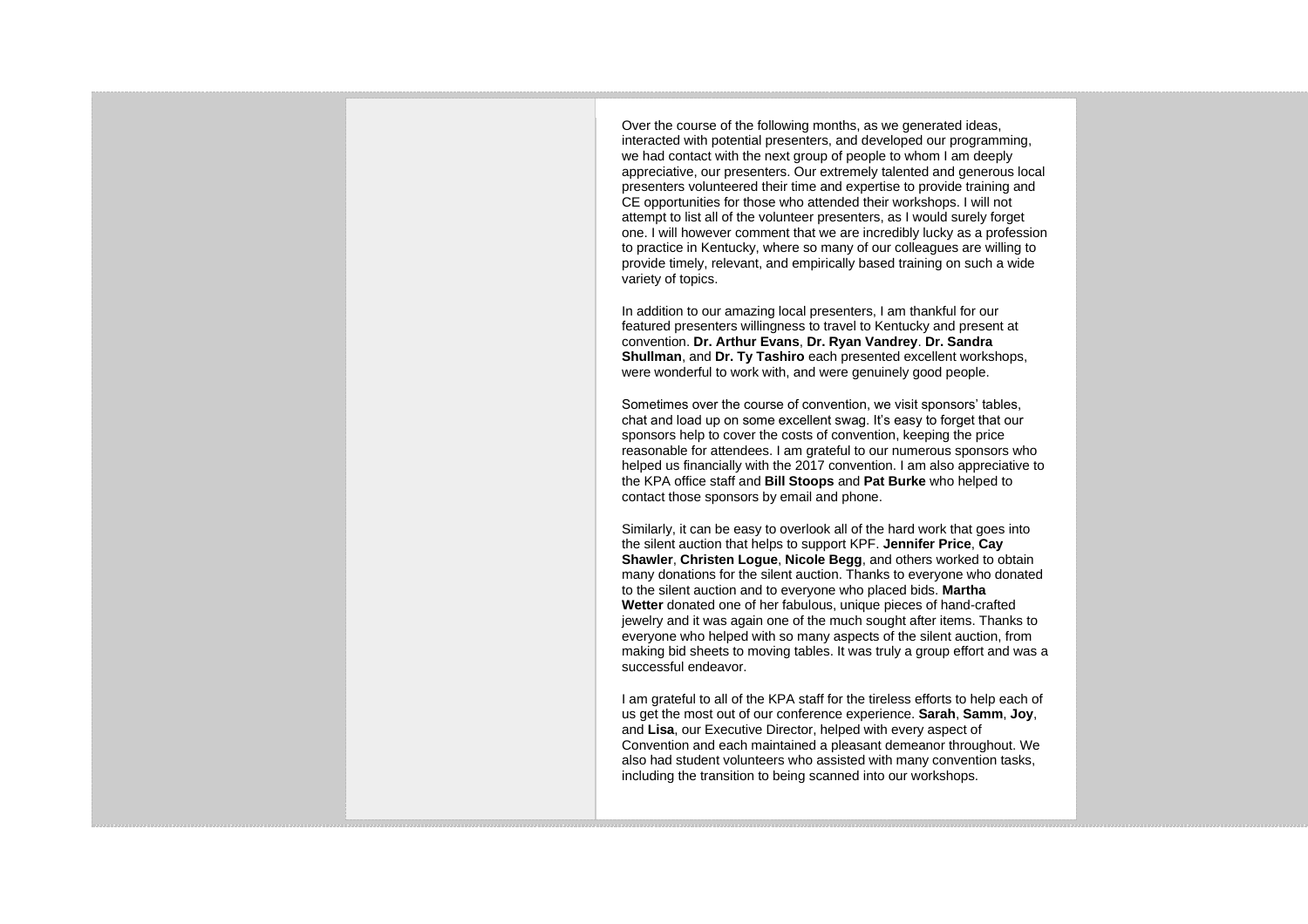Finally, I am appreciative of all of my colleagues who chose to attend the 2017 KPA Convention, making it a rewarding and enjoyable endeavor. I am thankful that I had the opportunity to participate in the development of the 2017 KPA Convention - **A Balancing Act: Innovation and Keeping the Heart of Psychology.**

# The 2018 Business Imperative

*A special to the Kentucky Psychologist by Jim Ray of Jim Ray Consulting Services*

Have you begun your business planning for 2018? If you're looking for a few places to start, I'd like to offer some recommendations. The process of putting together a detailed plan is what I refer to as The 2018 Business Imperative. There's an old adage, "If you aim at nothing, you'll hit it every time." Quite frankly, we work too hard to let that be the case.

Performing a deep dive into your key metrics, not just revenue numbers, will show you things you may have missed during the year. Outliers are one thing, but identifying specific trends and comparing them to the assumptions you made at the start of 2017 can be quite telling. Nonetheless, this is simply a post-mortem. It's historical. We need to turn our attention to the upcoming year.

There are new markets emerging, new technologies to help you and new capabilities you've developed, even if it's just because you're a year more experienced than you were. How can you leverage these changes (this evolution) in terms of your business as well as your clients'?

Where will you invest in 2018? I recommend you divide this into 2 key areas: Money and Time. In terms of your financial investment, it usually can be broken out into personnel, training and equipment. As for your time, take a hard look at your processes. Are you actually spending the majority of your time on the activities that generate the most cash? If so, continue the DIY approach. If not, it may be time to consider outsourcing or delegating. For most of us, letting go of the reins can be one of our greatest challenges. Remember, this may be the very decision that's been holding us back from achieving significant progress.

**One important question I've often asked clients is: What are you willing to put down on paper?**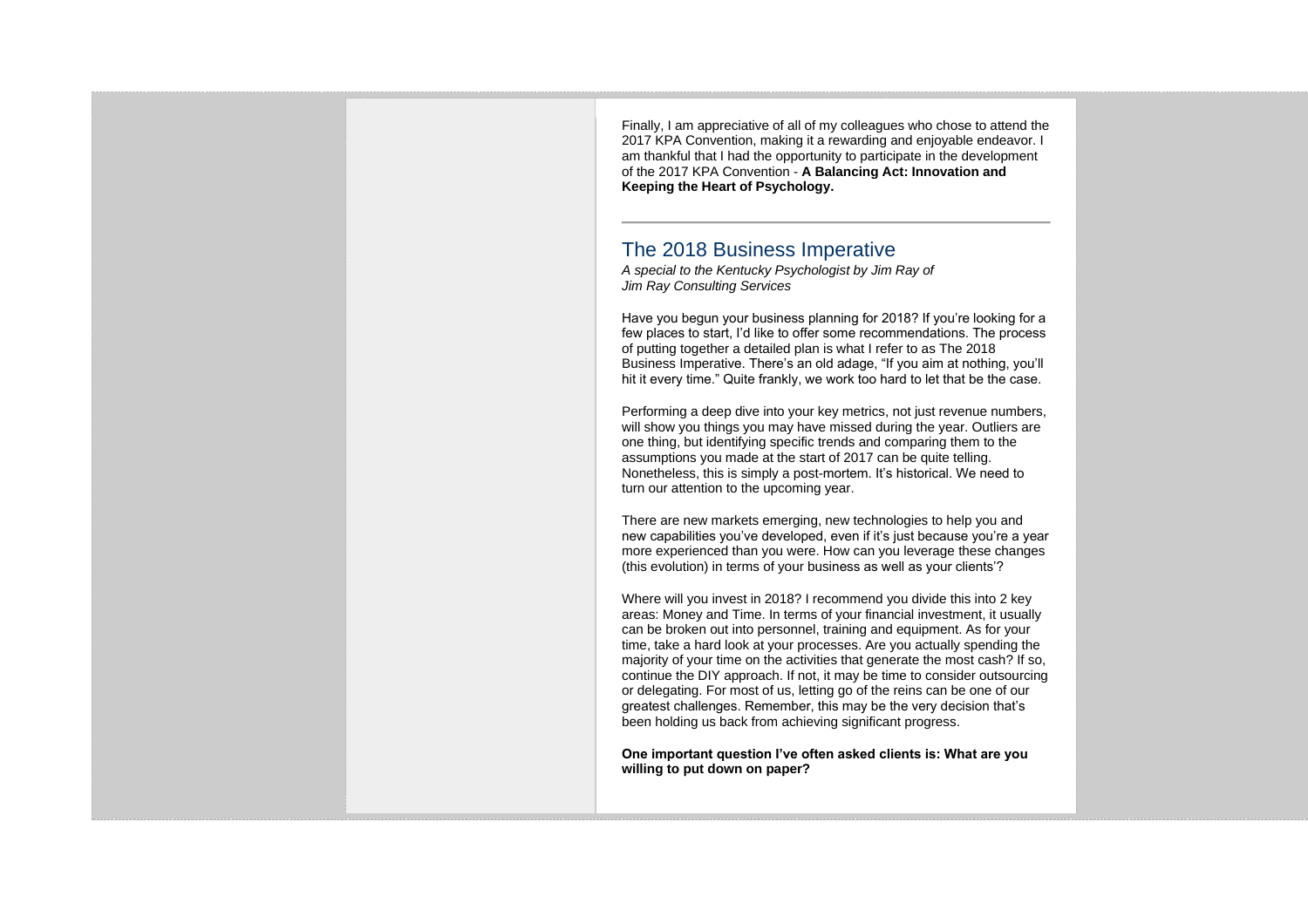I'm trying to get you to consider defining those goals, actions, activities and changes that will significantly impact your business in 2018. More importantly, I want you to define for yourself those issues you're willing to actually commit to, on paper.

Something interesting happens when we actually write it down. We begin the process of visualizing the goal(s), as well as the steps necessary to achieve them. Like any road trip, you have to begin with the destination in mind.

It's interesting how many people don't take their planning to this logical step. It's almost as if they're afraid of committing, because that creates the risk that they may fail in the endeavor. Can I share a secret? There are really only 3 outcomes in this process:

- Growth
- Stagnation
- Irrelevance

The point is, it's your choice. In many cases, it's up to you. It's the very reason you started this journey in the first place.

## **Beginning right now, you have the opportunity to reinforce, refocus and refine your vision.**

Aligning your 2018 business goals with your overall vision provides clarity. Then, it's simply a case of laying out the path you'll use to get there. This exercise provides you the opportunity to look objectively at your situation and to move toward the desired outcome. You have a clean slate, if you'll take advantage of it.

As you wrap up 2017, it's time to focus on the 2018 business imperative. Understand what happened this year. Evaluate it against the assumptions you made. Adjust to take advantage of what's changed. Then charge forward with clarity and determination.

## **I hope you'll take time to step away from working in your business, to spend time working on your business.**

If you've never gone through this type of exercise, I can help. If you want to tackle it on your own and then discuss your plan, that's another option. Let me encourage you to have someone review your plan. It's a